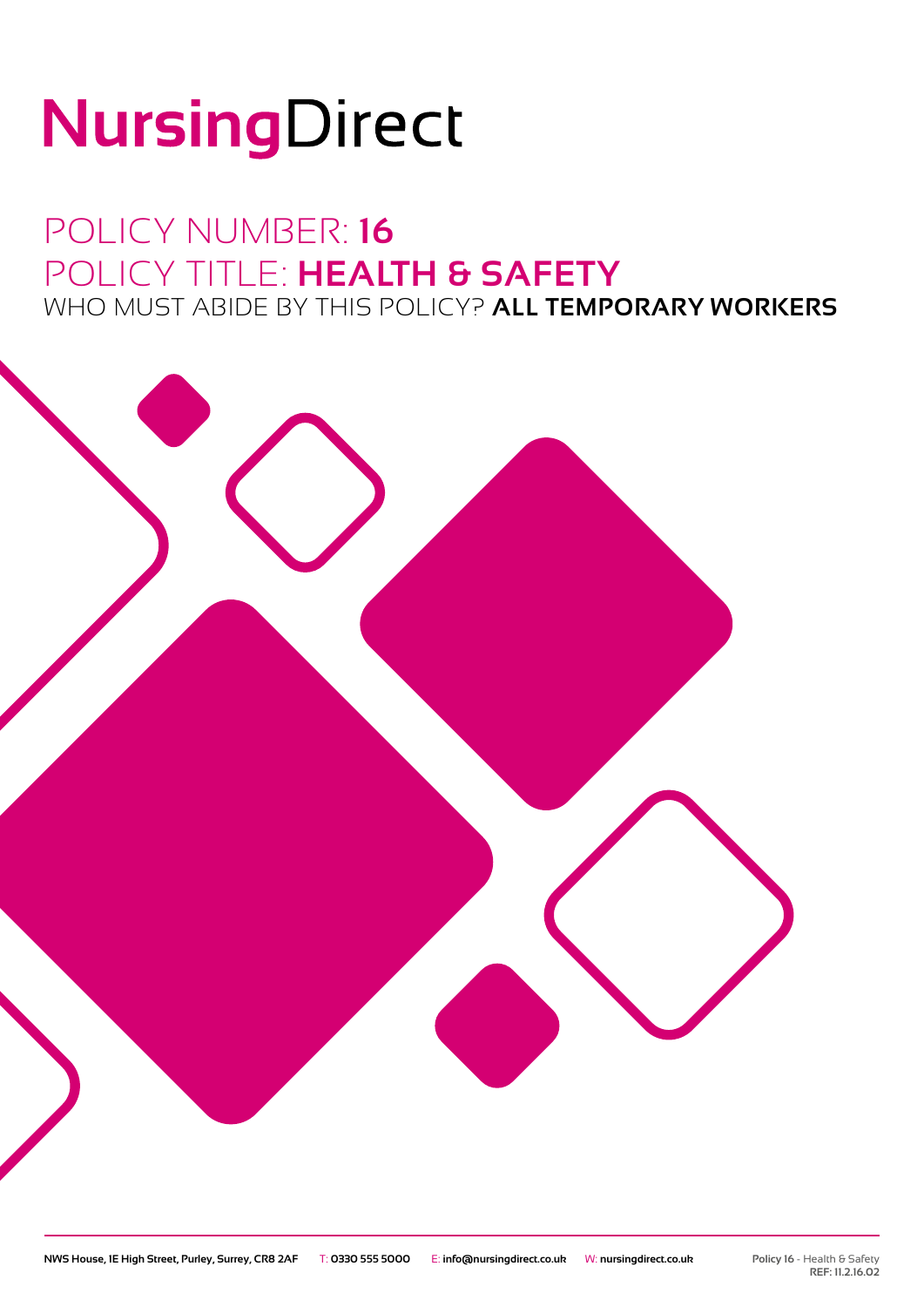# HEALTH AND SAFETY

# **THE PURPOSE OF THIS POLICY**

To provide guidance to temporary workers in dealing with health and safety.

### **1. Introduction**

### **2. Organisation**

- 2.01 Safety Management Structure
- 2.02 Individual Responsibilities
- 2.03 Employer Responsibilities
- 2.04 Employees Responsibilities
- 2.05 Responsibilities and duties of sub-contractors/self-employed personnel
- 2.06 Information for employees
- 2.07 Joint Consultation
- 2.08 The working time regulations

### **3. Arrangements**

- 3.01 Access and egress the company is committed to providing a safe place of work and a safe means of access and egress within all parts of premises including client premises. 3.02 Accident reporting procedures
- 
- 3.03 Alcohol and Drugs 3.04 Control of substances hazardous to health (COSHH) assessments
- 3.05 Disciplinary Rules
- 3.06 Display Screen Equipment (DSE)
- 3.07 Electricity

# **1. INTRODUCTION**

In compliance with the requirement of Section 2 of the Health and Safety at Work etc. Act 1974, Nursing Direct are effectively discharging its statutory duties by preparing a written health and safety policy.

A copy of the policy, which outlines the company's health and safety arrangements and organisational structure, is provided at the company premises, along with a copy of the company's staff handbooks that must be read by all employees and any other interested person who may be affected by their work activities. In order for Nursing Direct to discharge its statutory duties, employees are required by law, to cooperate with the management in all matters concerning the health, safety and welfare of themselves and any other person who may be affected by their acts or omissions whilst at work.

The Health and Safety Management System for Nursing Direct is kept in the office and is available for inspection by any interested party upon any reasonable request.

Nursing Direct agree that in order to ensure that the health and safety policy is sustained in an effective condition, it is essential that the information is up-to-date and accurate. It is the responsibility of Robert Stiff, the Managing Director to liaise with our Health and Safety Consultants and to ensure that suitable revisions are made that reflect changes which have taken place within the company. The Consultants will advise on new and relevant legislation throughout the year and review all documentation on their annual audit. In addition, the policy will be reviewed if accident reports or the findings of any management inspections raise concerns.

Nursing Direct encourages all employees to inform their immediate superior of any areas of the health and safety policy that they feel are inadequate to ensure that the policy is maintained as a true working document.

# **2. ORGANISATION**

# **2.01 SAFETY MANAGEMENT STRUCTURE**

# **2.02 INDIVIDUAL RESPONSIBILITIES**

Section 2 of the Health and Safety at Work etc Act 1974 places a duty on employers to prepare a written health and safety policy which will give details of the responsibilities for ensuring the health, safety and

- 3.08 Fire Precautions
- 3.09 First Aid
- 3.10 Hazard detection procedures
- Health surveillance
- 3.12 Housekeeping<br>3.13 HSE powers of
- HSE powers of inspectors 3.14 Information, instruction and training
- 3.15 Lifting equipment and lifting operations
- 3.16 Lone Working
- 
- 3.17 Manual handling Mobile telephones
- 3.19 Personal protective equipment (PPE)
- 3.20 Risk assessment
- 3.21 Safe systems of work
- 3.22 Safety Signs
- 3.23 Smoking in the workplace
- 3.24 Stress in the workplace
- 3.25 Training
- 3.26 Violence at work
- 3.27 Visits from enforcement officers
- 3.28 Welfare
- 3.29 Work equipment and maintenance
- 3.30 Young persons at work1. Introduction

welfare of all employees. The following list of responsibilities has been collated to ensure compliance with legislation. The Managing Directors will ensure that:

- He has a good understanding of the main requirements of the Health and Safety at Work etc. Act 1974.
- All levels of management within the company fully understand the arrangements for the implementation of the health and safety policy
- Sufficient funds are made available for the requirements of health, safety and welfare provisions
- All Managers and staff fully understand safe systems of work, rules and procedures and that suitable records are kept
- The organisational structure is appropriate in order to manage health and safety
- The same management standards are applied to health and safety as to other management functions
- Liaise directly with the Health and Safety Advisors to ensure total compliance with current legislation and good practice
- Adequate health and safety training is provided for all employees. This shall commence on induction and include any specific training regarding company rules, safe systems of work and training required to perform their duties and work-related tasks
- Understand and apply the Safety Policy of the Company generally and in particular to ensure the co-ordination of and co-operation between the Company and others concerned
- Set a personal example by the observing safety procedures, encourage employees and other persons to do the same.
- The Directors will ensure that:
- They liaise with the appointed health and safety advisors on all matters regarding health and safety. It is then the Directors duty to report these matters and findings directly to the Managing Director
- They have a good understanding of the main requirements of the Health and Safety at Work etc. Act 1974
- Regular health and safety audits and inspections are carried out in accordance with company's health and safety monitoring procedures
- Employees and any other relevant persons are informed of the location of first aid personnel, facilities and the importance of recording all accidents / incidents in the accident book
- All accidents / near miss incidents are investigated and recorded on the incident record form and control measures implemented to prevent any recurrence
- Arrangements for fire safety are implemented and that all relevant checks are carried out
- Joint consultations between management and employees take place as described in the policy
- Regular health and safety meetings are held to ensure effective health and safety consultation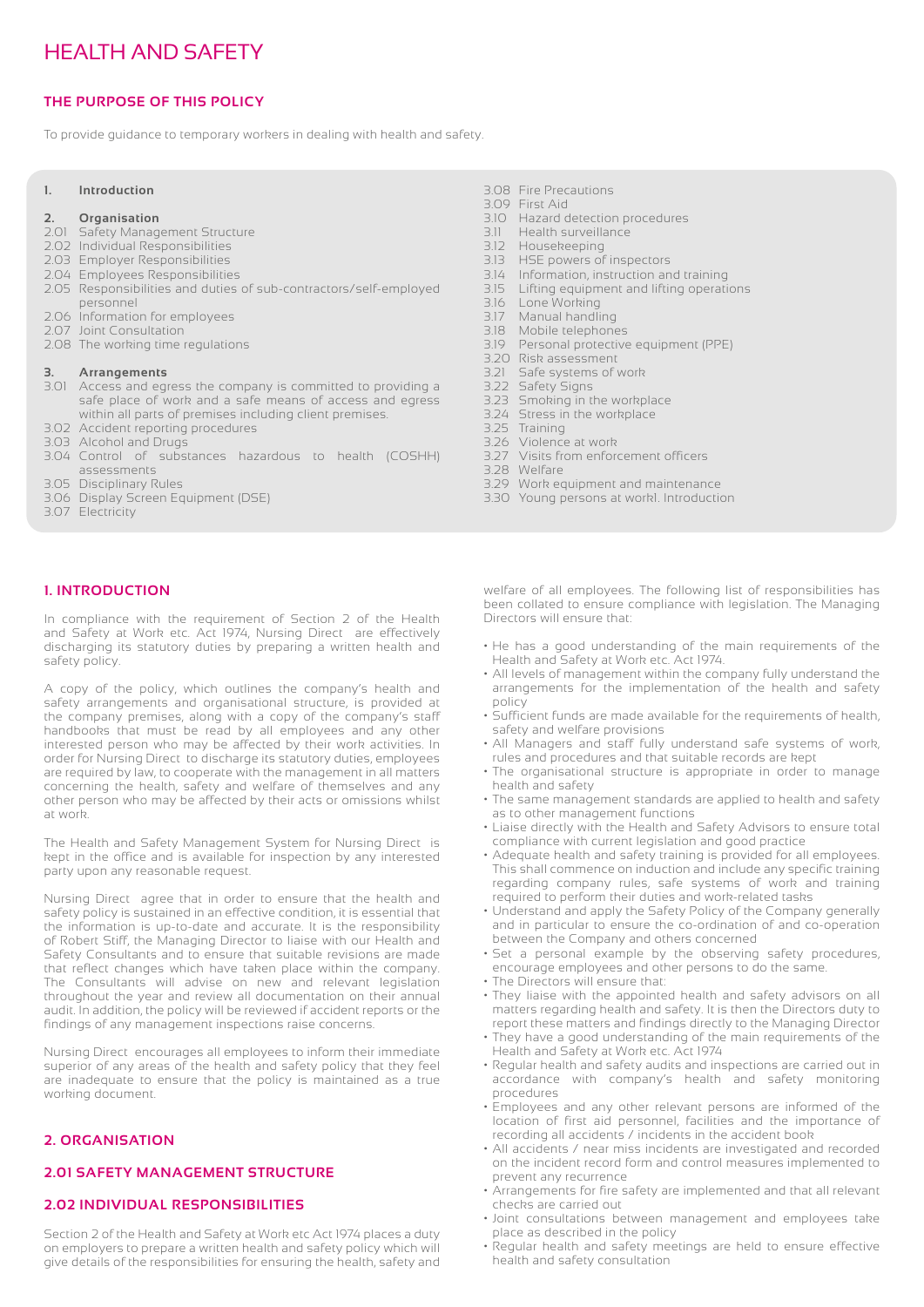- All health and safety issues raised by employees are recorded and investigated
- Any faulty work equipment identified is immediately taken out of service until repaired or replaced
- Records are compiled for statutory inspections, testing or maintenance undertaken on all work equipment and services within the premises
- A system is implemented to ensure contractors have the necessary competence and resources in order to carry out work safely on behalf of the company
- Contractors are adhering to safety rules and procedures and any other statutory legislation relevant to their work
- All welfare facilities, including temperature, lighting and ventilation levels, are adequate
- Safe access and egress are provided and maintained in all areas within the company
- Relevant statutory signs and notices are provided and displayed in prominent positions
- All electrical equipment is adequately maintained and that only suitably trained and competent persons carry out electrical work. No employee shall undertake any kind of electrical work where specialist knowledge is required in order to avoid danger
- Determine during preliminary procedures and in advance of any work proceeding, so far as is reasonably practicable, safe methods of working, access, lighting, known hazards, fire precautions, allocation of responsibilities including sub-contractors and others
- Ensure that facilities for welfare sanitation are considered and provided for. Adequate plant and equipment will be available for operations to proceed in a safe manner; this includes all short-term sites and operations where facilities may not be easily accessible
- Ensure that working methods and safety procedures are carried out in a competent and planned manner, and operations are supervised by competent personnel. Arrange as may be required for the revision of working methods and safety procedures
- Arrange (as required) for instruction, training, information and the provision of supervision so as to ensure that employees at all levels are competent
- Ensure that all persons, including the general public, within the proximity of premises and operations under the control of the Company are not exposed to risks to their health and safety
- Ensure that all persons authorised to be working on premises under the control of the Company, adhere to safe working procedures and comply with all regulations applicable to their work
- Set a personal example by the observing safety procedures, encourage employees and other persons to do the same
- The Line Managers will:
- Ensure compliance with the Company's Health & Safety Policy and all relevant legal requirements
- Ensure correct channels of communication when working on clients sites or in private dwellings
- Ensure risk assessments have been carried out and the control measures implemented
- Ensure all persons in their charge are aware of the hazards and the means of reducing them
- Ensure safe systems of work are followed and worked too
- Ensure cooperation between company employees and those persons likely to be affected by the company's activities
- Ensure the correct supervision of all employees and especially of any young persons within their employ
- Ensure high standards of housekeeping at all times
- Ensure the promotion of, safe and healthy working practices
- Ensure all defective equipment is removed out of service and documented
- Report and investigate all accidents and report those findings to their allocated Line Manager
- Ensure good standards of discipline at all times
- Report all unsafe acts and take the necessary action to prevent a reoccurrence
- Set a personal example by the observing safety procedures, encourage employees and other persons to do the same

Duties of the Health & Safety Management Consultant:

- To assist in developing a proactive attitude to Health, Safety and Environmental matters by advising on and encouraging, a positive Health & Safety Management culture throughout the organisation
- To inform the Managing Director, Directors and Line Managers of relevant new legislation, recommend working methods for compliance and assist with dissemination of this information throughout the organisation
- To carry out, on request, site inspections, the monitoring of all active sites and report their findings, in the form of a written report to the Supervisor / Manager responsible for health, safety and welfare
- To highlight any employee/subcontractor training requirements and, where appropriate, provide such training with regard to Health & Safety, in the form of on site modular training ("Toolbox Talks") or off site tuition relating to legal compliance or the avoidance of specific risk

• To feedback information, suggestions, problems, concerns etc., from the workforce to the manager and assist him to measure performance and to set objectives to effect improvement

# **2.03 EMPLOYER RESPONSIBILITIES**

As employers we have a duty to all employees, casual workers, parttime workers, trainees, visitors and sub-contractors who may be in our workplace or using equipment provided by the company.

Consideration must also be given to our neighbours and the general public.

Management will ensure they:

- Assess all risks to worker's health and safety and bring the significant findings to the attention of employees
- Provide safe plant and equipment that is suitably maintained
- Provide a safe place of work with adequate facilities and safe access and egress
- Provide adequate training and information to all employees regardless of their position within the company
- Have provisions in place to guarantee that articles and substances are handled and stored in a proper manner
- Provide health surveillance to employees where it is deemed necessary
- Appoint competent persons to help comply with health and safety law

# **2.04 EMPLOYEES RESPONSIBILITIES**

The Health and Safety at Work etc Act 1974 details two main sections which employees are required to comply with. These are:

Every employee working for the company has a duty of care under the Health and Safety at Work etc Act 1974 Section 7 to take reasonable care of himself/herself and any other person who may be affected by his/her actions and omissions.

In addition to the above, Section 8 states that under no circumstances shall employees purposely or recklessly interfere or misuse anything provided in the interest of safety or welfare, life saving equipment, signs or fire fighting equipment.

Employees also have a duty to assist and co-operate with their employers and any other person to ensure all aspects of health and safety legislation are adhered to.

Employees are obliged to:

- Always follow safety rules, avoid improvisation and comply with the health and safety policy
- Only perform work that they are qualified to undertake
- Always store materials and equipment in a safe manner
- Never block emergency escape routes
- Always practise safe working procedures, refrain from horseplay and report all hazards and defective equipment
- Always wear suitable clothing and Personal Protective Equipment for the task being undertaken
- Inform the Manager and/or First Aider of all accidents that occur

The Management of Health and Safety at Work Regulations require all employees to:

- Utilise all items that are provided for safety
- Comply with all safety instructions
- Report to management anything that they may consider to be of any danger
- Advise management of any areas where protection arrangements require reviewing

# **2.05 RESPONSIBILITIES AND DUTIES OF SUB-CONTRACTORS/SELF-EMPLOYED PERSONNEL**

Sub-contractors/self-employed personnel:

- Will be made aware of the company's health and safety policy and safety rules
- Will themselves be fully aware of the responsibilities and requirements placed upon them by the Health and Safety at Work etc Act 1974 and other relevant legislation
- Will comply with all instructions given by the management of the company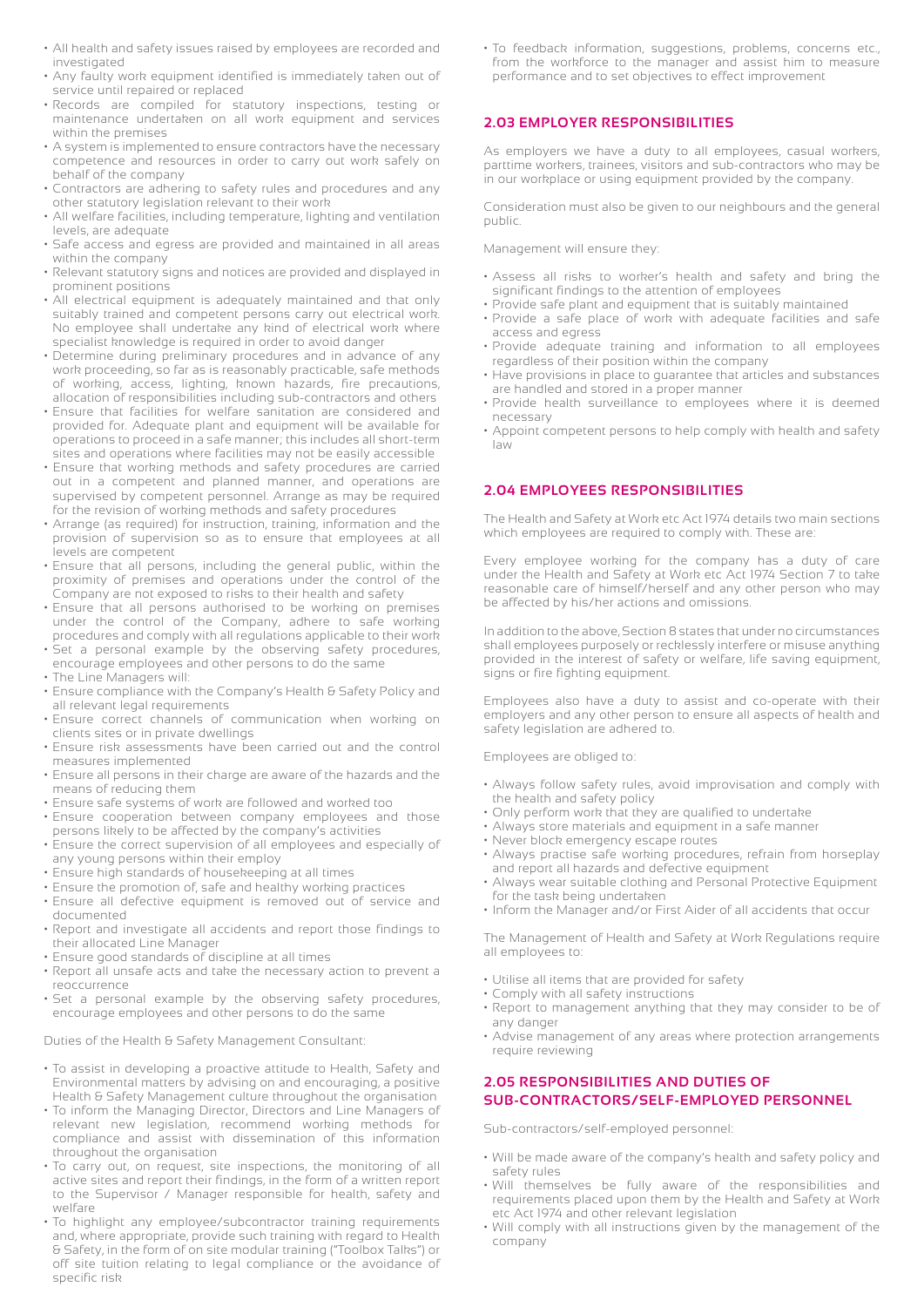- Will co-operate with the company in ensuring a high standard of health and safety on all contracts with which they are involved. If the standards stipulated by the company are higher than basic requirements, then they shall comply with the higher standard
- Will carry out risk assessments in relation to their activities, ensure that appropriate health and safety arrangements are implemented and by adequate liaison inform and co-operate as necessary with the company
- Will ensure that all activities are detailed in comprehensive method statements, and that everything possible will be done to ensure full compliance with the statements produced

# **2.06 INFORMATION FOR EMPLOYEES**

Information regarding health and safety law is provided by a number of methods as follows:

- Employees are provided with a copy of the company's employee safety handbook
- The approved poster "Health and Safety Law What You Should Know" will be displayed in the office container. This poster will always be kept in a legible condition with the address of the local enforcing authority, the Employment Medical Advisory Service (EMAS) and the names of responsible persons entered in the appropriate spaces
- Management Ltd health and safety consultant who will advise on all aspects of health and safety
- Management and employees have access to the company health and safety general policy that contains all relevant information with regard to recording and monitoring

# **2.07 JOINT CONSULTATION**

The Health and Safety (Consultation with Employees) Regulations require all employers to consult with their employees who are not represented by safety representatives under the (Safety Representatives and Safety Committees Regulations).

The company recognises the importance and benefits to be gained by consultation with our employees. All information with regard to health and safety is communicated by means of consultation between management and employees.

It is the responsibility of the Managing Director to ensure that consultation takes place in good time on matters relating to employee's health and safety at work.

If at any time the method of consultation becomes ineffective due to the size or nature of the business then the company would recognise the rights of employees or groups of employees to elect one or more persons to act as their representative for the purposes of such consultation.

If any visitors/clients raise any concerns with regard to health and safety, the Managing Director will investigate the issue and either deal with it him/herself or with guidance from Seguro Management Ltd's advice line.

If required, senior management will request that Seguro Management Ltd the company's external safety consultants will liaise with the local enforcing authority on the company's behalf.

### **2.08 THE WORKING TIME REGULATIONS**

Working time is any period during which a worker is working, at the employer's disposal and carrying out his activity or duties, any period when the worker is receiving relevant training and any additional periods that the employer and workers agree by relevant agreement.

With the exception of exempt workers, employees will not be required to work more than an average of 48 hours in a seven-day period. The average is normally calculated over a 17-week rolling reference period but this can be successive 17-week periods if this is specified in a relevant agreement.

The average is calculated using the formula  $(A + B) / C$  where:

- A The total number of hours worked during the reference period,
- B The total number of hours worked immediately after the reference
- period to compensate for any 'excluded days' and<br>C. The number of weeks in the reference period
- The number of weeks in the reference period.

'Excluded days' are non-working days that occur because of

holidays, sickness, etc. Where there are excluded days during the reference period, hours worked on an equivalent number of days immediately after the reference period have to be added in to the calculation as 'B'.

For the first 17 weeks of employment, workers should not have an average in excess of 48 hours a week, their average is calculated by dividing the total number of hours worked by the total number of weeks worked.

There is a general requirement on our company to take reasonable steps to ensure that workers do not work in excess of the 48-hour average, which includes asking whether or not the worker has more than one job.

There is no requirement to keep specific records of hours worked, but if required we will show an officer of the HSE or local authority that workers have not exceeded the 48-hour average.

Employees can opt-out of the maximum 48-hour week by means of an individual agreement. This agreement must be in writing and may either be for a fixed period or for an indefinite period. Unless a period of notice to terminate the agreement (which cannot exceed three months) is specified, it can be terminated with seven days notice by the employee.

Employees cannot be forced to opt-out of the 48-hour week and it is unlawful to take action against them for refusing. If an employee does opt-out of the 48-hour week, we have to keep a copy of the individual opt-out agreement but do not have to keep any records in relation to the hours worked.

### **Rests**

Employees are entitled to a minimum uninterrupted rest break away from the workplace of 20 minutes in any work period that exceeds six hours, unless different periods are agreed in a collective or workforce agreement.

For young workers (16 to 18 year olds) the rest break is 30 minutes in any work period that exceeds four and half hours and no agreement can alter this.

The break must be continuous unless a situation arises which is unforeseen and unavoidable, in which case compensatory rest breaks must be given within three weeks.

Employees are entitled to a daily rest of at least 11 consecutive hours (12 hours for young workers) in each 24-hour period.

Employees are entitled to a weekly rest of at least 24 consecutive hours in a seven-day reference period.

The seven-day period starts at midnight between Sunday and Monday unless a relevant agreement states otherwise. The weekly rest should start immediately after an 11-hour daily rest unless there are objective, technical or organisational (OTO) reasons why the weekly rest cannot follow the daily rest.

Derogations on weekly rests can be made by local, collective or workforce agreements.

For adult workers, the 24-hour weekly rest can be averaged over a 14-day reference period by giving two rest periods of at least 24 consecutive hours or one rest period of at least 48 consecutive hours in each 14-day period. The option to use a 14-day reference period is the company's and in theory this would give a maximum continuous work period of 24 days in two 14-day periods (2 off, 12 on, 12 on, 2 off).

Young workers should have two 24-hour rest periods in each sevenday reference period, preferably consecutive. This can be reduced to 36 continuous hours (12 hours daily rest followed by 24 hours weekly rest) if this can be justified for OTO reasons.

As with the 48-hour average working week, it is unlawful to take any action against workers for taking or attempting to take their entitlement to rest breaks or daily/weekly rests.

# **3. ARRANGEMENTS**

# **3.01 ACCESS AND EGRESS**

The company is committed to providing a safe place of work and a safe means of access and egress within all parts of premises including client premises.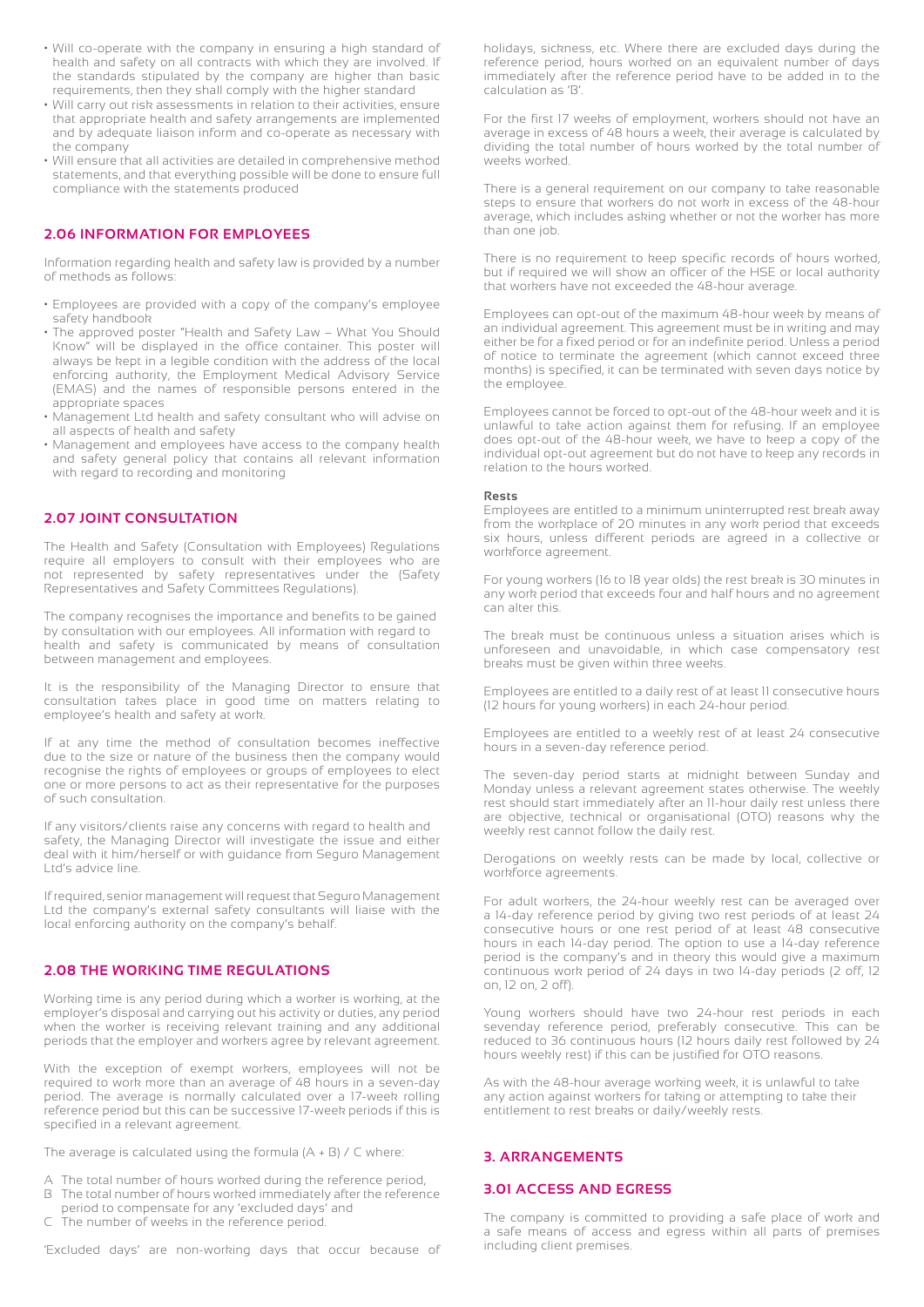To achieve this the company will ensure, so far as is reasonably possible, that:

- Articles do not impede safe access and egress in the premises and that objects that may restrict safe movement within the premises are removed or rectified immediately
- Any access restrictions are adhered to, so that suitable and safe arrangements for work in high risk are guaranteed
- Safe systems of work are implemented in all areas where there is significant risk
- Employees are encouraged to report any situation where safe access and egress is restricted or obstructed so that arrangements for the appropriate remedial action can be taken
- All client premises will be closely monitored to ensure that they do not hinder safe access/egress of personnel when working at the premises

To ensure that safe access and egress are maintained in such areas the Department Managers will ensure that regular inspections are undertaken.

# **3.02 ACCIDENT REPORTING PROCEDURES**

The company defines an accident as: An unplanned or unforeseen event, which causes injury to persons, damage to property or a combination of both. i.e. a fall resulting in a fracture; incorrect operation of equipment leading to breakdown or damage.

The company defines a near miss as: An unplanned or unforeseen event that does not cause injury or damage, but could have done so. i.e. loose or defective flooring covering; short-circuits on electrical equipment.

The company defines a dangerous occurrence as:

An unplanned or unforeseen incident that may not have caused a notifiable injury under the Reporting of Injuries, Diseases and Dangerous Occurrences Regulations (RIDDOR) but it had the potential to do so and must be reported to the enforcing authority. Lists of dangerous occurrences that must be reported are shown the RIDDOR Guide located in Section B of the health and safety management file.

The first priority when an accident occurs is to obtain first aid treatment for all injuries, if the incident is serious enough to warrant medical intervention the main contractor will dial 999 call and request an ambulance/paramedic.

When the casualty has received suitable medical/first aid treatment details of the accident should be recorded in the accident book for future reference.

In order to determine what corrective action is necessary to prevent a repetition it is essential to isolate all contributing factors. This can only be done by an investigation. The outcome of all investigations will be communicated to all members of staff who need to take action as a result of an accident.

Accident investigations are carried out to establish the facts relating to the accident/incident not individual's opinions. Under no circumstances will such investigations be used as a mechanism to apportion blame.

Investigations are primarily a management tool to identify suitable measures to prevent a recurrence.

In order to comply with the Reporting of Injuries, Diseases and Dangerous Occurrence Regulations (RIDDOR) it is imperative that all major accidents are reported to the enforcing authority. It is the responsibility of the Managing Director to investigate the accident/ dangerous occurrence and contact the national incident centre immediately when necessary.

All accident information that is entered into the accident book will be kept for a minimum of three years.

Accidents that occur on site must be reported to the main/principal contractor for the project as well as being reported to Head Office.

Near misses are defined as incidents that almost become accidents, but only missing by a very small margin of error. All near misses should be reported and recorded because a series of near misses could very easily become a hit or an accident.

Relevant risk assessments and method statements may require revision following a near miss incident.

# **3.03 ALCOHOL AND DRUGS**

The company realise that the consumption of alcohol or drugs by employees can be a serious problem not only for the abuser but also for their co-workers. The possession of certain drugs is illegal, exposing the abuser to criminal charges.

The company has a general duty under The Health and Safety at Work etc Act 1974 to ensure the health, safety and welfare of all employees, the company will also be breaking the law if they knowingly allowed drug related activities on their premises and they failed to act.

### **Responsibility**

The Managing Director is responsible for carrying out the company's policy; however it is the responsibility of all staff to ensure that its aims are carried out in areas under their control. This policy applies to all employees and they should have access to the full policy and be aware of any changes.

### **Signs of misuse**

Senior staff will be aware that the misuse of drugs or alcohol by employees might come to light in various ways. The following characteristics, especially when arising in combination, may indicate the presence of an alcohol or drug related problem.

- Unexplained and increased absenteeism
- Instances of unauthorised absence or leaving work early
- Poor time keeping i.e. lateness, especially on returning after lunch • Unusually high level of sickness/absence for colds/flu/stomach
- upset • Impaired job performance
- Dishonesty/theft
- Unusual irritability, aggression and mood changes
- Tendency to be confused and fluctuations in concentration & energy • Accidents

### **Company procedure on drugs and alcohol**

- Employees are expressly forbidden to consume alcohol when at work or to bring it onto company premises without prior management permission. Any breach of this rule will result in disciplinary action being taken that is likely to result in summary dismissal
- Employees who misuse drugs which have not been prescribed on medical grounds will, in the absence of mitigating circumstances, be deemed to be committing an act of gross misconduct and will thus render themselves subject to the company's disciplinary procedures. This also applies to employees believed to be buying or selling drugs or in possession of unlawful (i.e. un-prescribed) drugs
- If an employee is known to be or strongly suspected of being intoxicated by alcohol or drugs during working hours, the Managing Director or nominated deputy should make arrangements for the employee to be escorted from the company premises immediately, pending further investigation
- A Manager who feels an employee's unsatisfactory performance may be drug or alcohol related will at the first instance assess the ability of that person to work safely and act accordingly. The nature of work they do will be a significant factor in this assessment and may result in the person being removed from the workplace in the interests of safety.

### **Safeguards when dealing with drugs and alcohol problems**

It should be made clear that the company is aware that a person suffering from these problems will be dealt with fairly.

The company realise that:

- Absence for treatment and rehabilitation will be regarded as normal sickness
- Relapses may occur
- The policy will be monitored with consultation with employees and safety representatives

### **Drug misuse awareness**

All Managers and staff will be made aware of the effects of alcohol and drug misuse. All employees should also be made aware of the company procedures and information through notices, posters and leaflets will be made available. All employees are encouraged not to cover up for employees with a drink or drug problem but to recognise that collusion represents a false sense of loyalty and will, in the longer term, damage those employees. Individual advice should be sought, confidentially through the management structure of the company, the policy details this procedure. External advice and information can be obtained through local organisations dealing with drugs and alcohol abuse.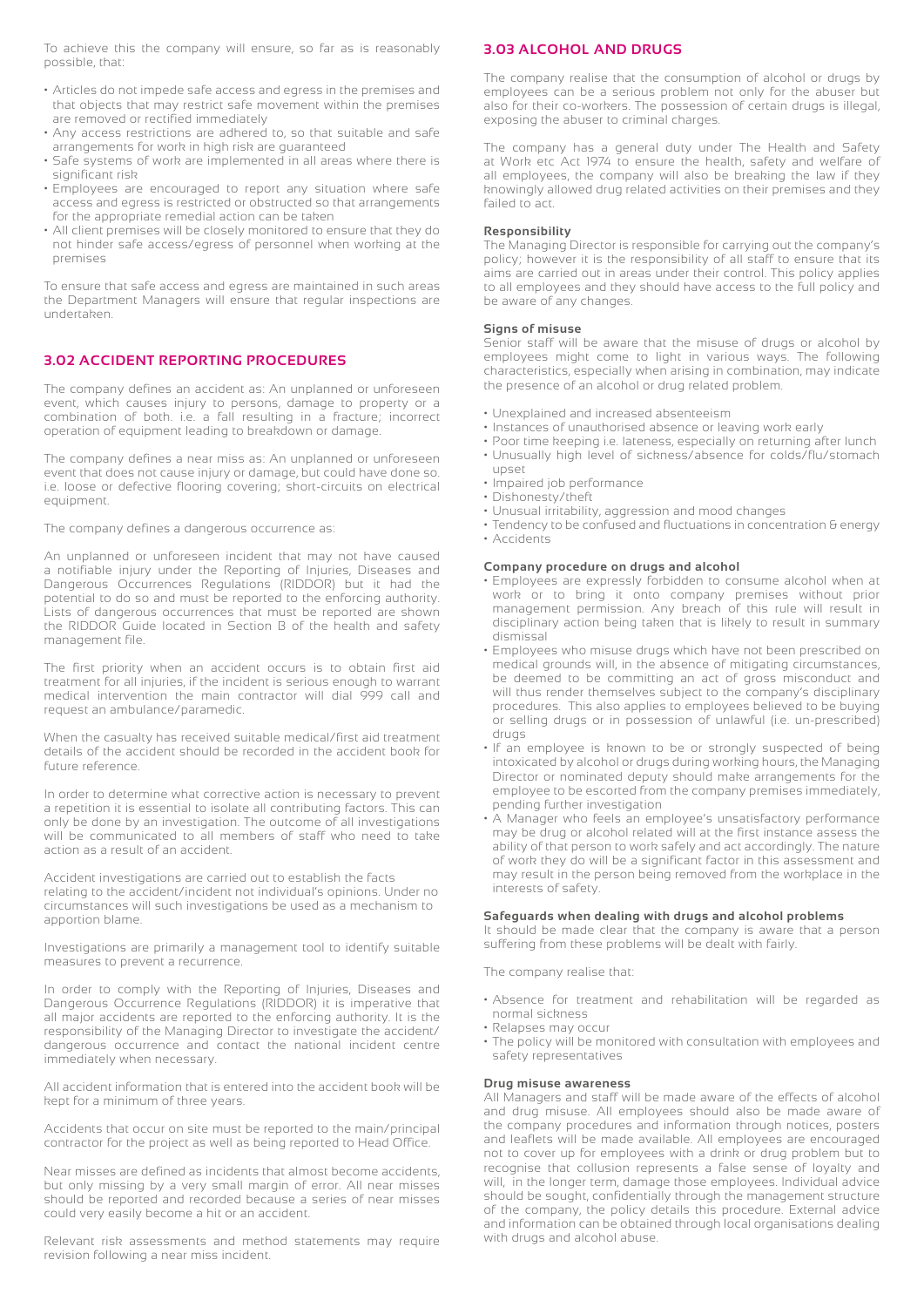

### **Company procedure on drugs and alcohol**

- Employees are expressly forbidden to consume alcohol when at work or to bring it onto company premises without prior management permission. Any breach of this rule will result in disciplinary action being taken that is likely to result in summary dismissal
- Employees who misuse drugs which have not been prescribed on medical grounds will, in the absence of mitigating circumstances, be deemed to be committing an act of gross misconduct and will thus render themselves subject to the company's disciplinary procedures. This also applies to employees believed to be buying or selling drugs or in possession of unlawful (i.e. un-prescribed) drugs
- If an employee is known to be or strongly suspected of being intoxicated by alcohol or drugs during working hours, the Managing Director or nominated deputy should make arrangements for the employee to be escorted from the company premises immediately, pending further investigation
- A Manager who feels an employee's unsatisfactory performance may be drug or alcohol related will at the first instance assess the ability of that person to work safely and act accordingly. The nature of work they do will be a significant factor in this assessment and may result in the person being removed from the workplace in the interests of safety.

### **Safeguards when dealing with drugs and alcohol problems**

It should be made clear that the company is aware that a person suffering from these problems will be dealt with fairly. The company realise that:

- Absence for treatment and rehabilitation will be regarded as normal sickness
- Relapses may occur
- The policy will be monitored with consultation with employees and safety representatives

### **Drug misuse awareness**

All Managers and staff will be made aware of the effects of alcohol and drug misuse. All employees should also be made aware of the company procedures and information through notices, posters and leaflets will be made available. All employees are encouraged not to cover up for employees with a drink or drug problem but to recognise that collusion represents a false sense of loyalty and will, in the longer term, damage those employees. Individual advice should be sought, confidentially through the management structure of the company, the policy details this procedure. External advice and information can be obtained through local organisations dealing with drugs and alcohol abuse.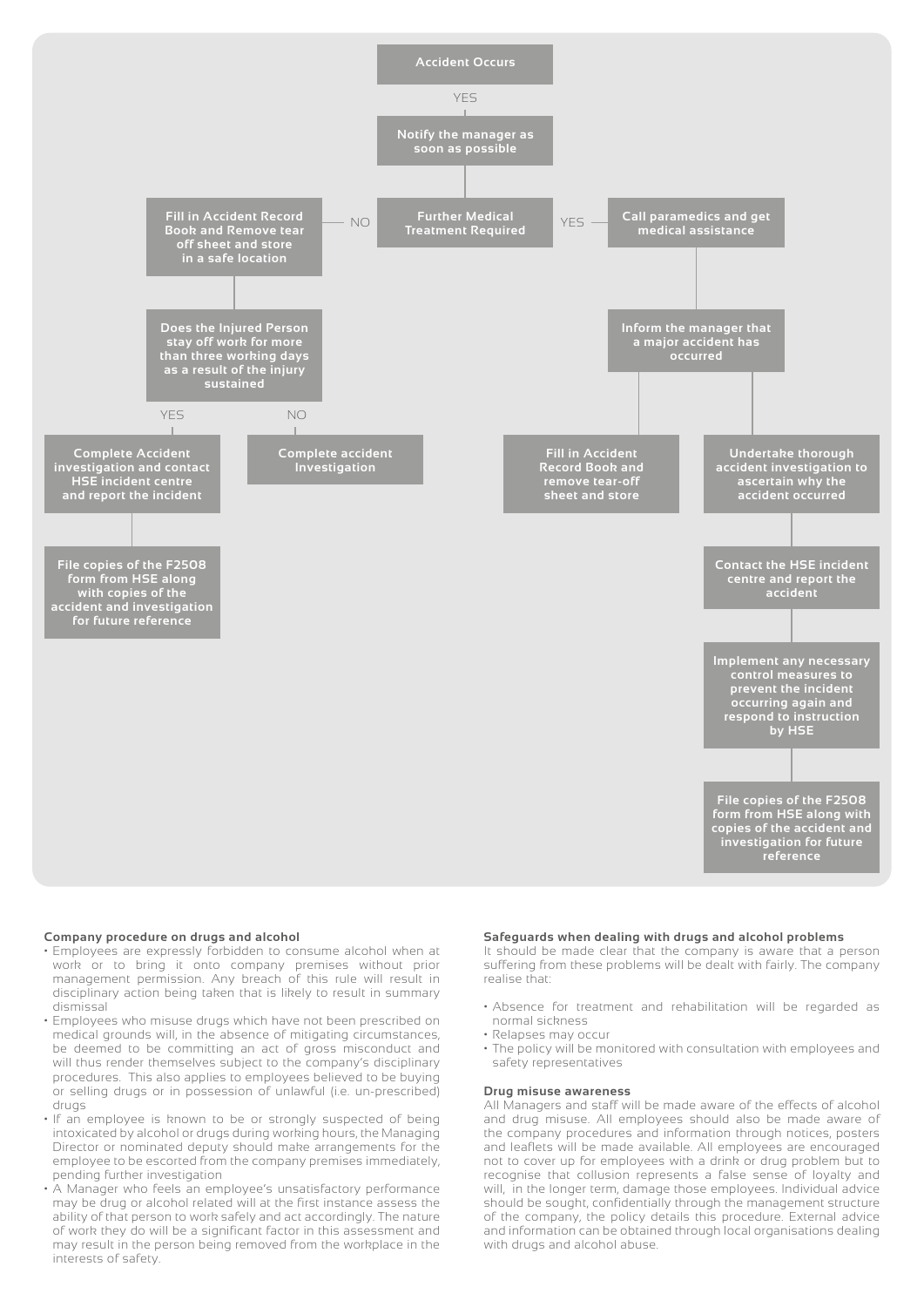# **3.04 CONTROL OF SUBSTANCES HAZARDOUS TO HEALTH (COSHH) ASSESSMENTS**

It is the intention of the company to secure the health and safety of all persons so far as is reasonably practicable from the hazards in the use, handling, storage, disposal and transportation of all substances, by assessing the risks to prevent or control any ill health effects or accidents arising from or out of any such activities.

The company acknowledges that no substance can be considered completely safe. All reasonable steps will therefore be taken to ensure that all exposure of employees to substances hazardous to health is prevented or at least controlled to within the statutory limits.

The company recognises that the co-operation and assistance of all staff is of the utmost importance. In assessing the risks, the recommendations of the employees undertaking the tasks will form an important part of the assessment and where practicable will be implemented during any alteration to the work environment, practices or equipment.

To enable the company to comply with the control of substances hazardous to health regulations (COSHH) the company will endeavour to hold all the relevant data on the toxicity and potential hazard of all substances used within the premises. This includes all samples obtained from salespersons.

Each level of management is directly responsible for ensuring that persons within their control are not injured or adversely affected by substances. This will be accomplished by identifying hazardous substances and assessing the associated risks from them together with the processes they are used in or derived from, then implementing such safety measures to reduce, control or eliminate the risk at source.

The Managing Director is responsible for ensuring that their COSHH lists are kept up-to-date and that any changes are notified to the appointed person as soon as possible by submitting an amended listing.

A copy of each relevant COSHH risk assessment will be held within the health and safety file and a copy will be provided to all those persons considered to be at risk.

Where unsafe practices are viewed, individuals are to be reminded by the Managing Director of their responsibilities under the regulations. Where, in the opinion of company, management contractors are using unsafe practices, they are to inform them to cease work until a safer alternative is agreed upon.

The company's approach to the regulations is to:

- Familiarise itself with the legal requirements
- Identify and list what substances are used within the company
- Assess the risks to health from working with the substance
- Introduce all the necessary control measures to safeguard all employees and other persons who may be affected by the company's undertakings
- Decide what additional precautions may be required
- Implement the precautions that have been decided
- Monitor the precautions that have been implemented and introduce any technique/procedure that would improve safety

All employees have a duty under the COSHH regulations to:

- Take part in training programmes
- Read container labels
- Practise safe working
- Report any hazard or defect to the Manager
- Use personal protective equipment provided
- Store equipment and tools properly
- Return all substances to their secure location after use
- Use control measures properly.

# **Labelling of containers**

The company recognises the need to ensure that all chemical labelling on containers that are used by the company are clear and concise to ensure that risks to staff are reduced to the minimum.

It is the policy of the company to mark containers used to hold a temporary preparation with a suitable marker pen advising of the contents.

Any container used to store hazardous preparations will be identified with the appropriate warning symbol(s) and warning phrase. Due to lack of space on smaller containers i.e. 125ml or less it may not be possible to write the warning phrase, therefore this may be omitted.

It is a legal requirement of the Chemical (Hazardous Information and Packaging) Regulations (CHIP) to ensure that all chemical substances that are supplied be correctly labelled. Therefore any chemical substances that are delivered to the company without appropriate documentation will be rejected and returned to the supplier. Guidance on what labelling is required will be obtained from the hazard data sheet supplied with the substance.

# **3.05 DISCIPLINARY RULES**

The company believes that health and safety is a critical factor that needs to be taken into account when running a business. To enable the company to control safety, a number of safety rules have been drawn up and have been issued to members of staff.

Failure to comply with these rules may result in employees being subject to disciplinary action. Employees may be disciplined for gross misconduct if after investigation the company believes that they have acted in any of the following ways:

- Deliberately breaking any written safety rules
- Removal or misuse any piece of equipment, label, sign or warning device that has been provided by the company (or its agents) for the protection and safety of its employees
- Use of a naked flame in a no smoking area
- Failing to follow laid down procedures for the use of flammable or hazardous substances, toxic materials, items of lifting equipment
- Behaving in any manner that could lead to accidents, including horseplay, practical jokes etc
- Undertaking any action that may interfere with an accident investigation

# **3.06 DISPLAY SCREEN EQUIPMENT (DSE)**

The company recognises that the incorrect use of display screen equipment may result in some users suffering from upper limb disorders.

The organisation will endeavour to eliminate these issues through good workplace and job design, information and training.

Employees will be encouraged to follow any system developed by the company for display screen equipment.

The display screen assessments will be made available to all employees and will be readily available for inspection.

Employees who are required to use display screen equipment will be provided with all relevant information, instruction and training resulting from the risk assessment.

The assessments will be reviewed and updated annually or when significant changes take place.

If the DSE user requests an eye test the company will meet the cost. If the test highlights the need for corrective lenses for VDU (visual display unit) use the company will meet the cost for the basic corrective lenses required.

Display screen assessments will be carried out by the Managing Director.

The results of the display screen assessments will be communicated to relevant employees by the Managing Director.

The Managing Director will ensure that employees are following the systems laid down for their safety.

Office based employees will report any display screen equipment issues to their respective Manager.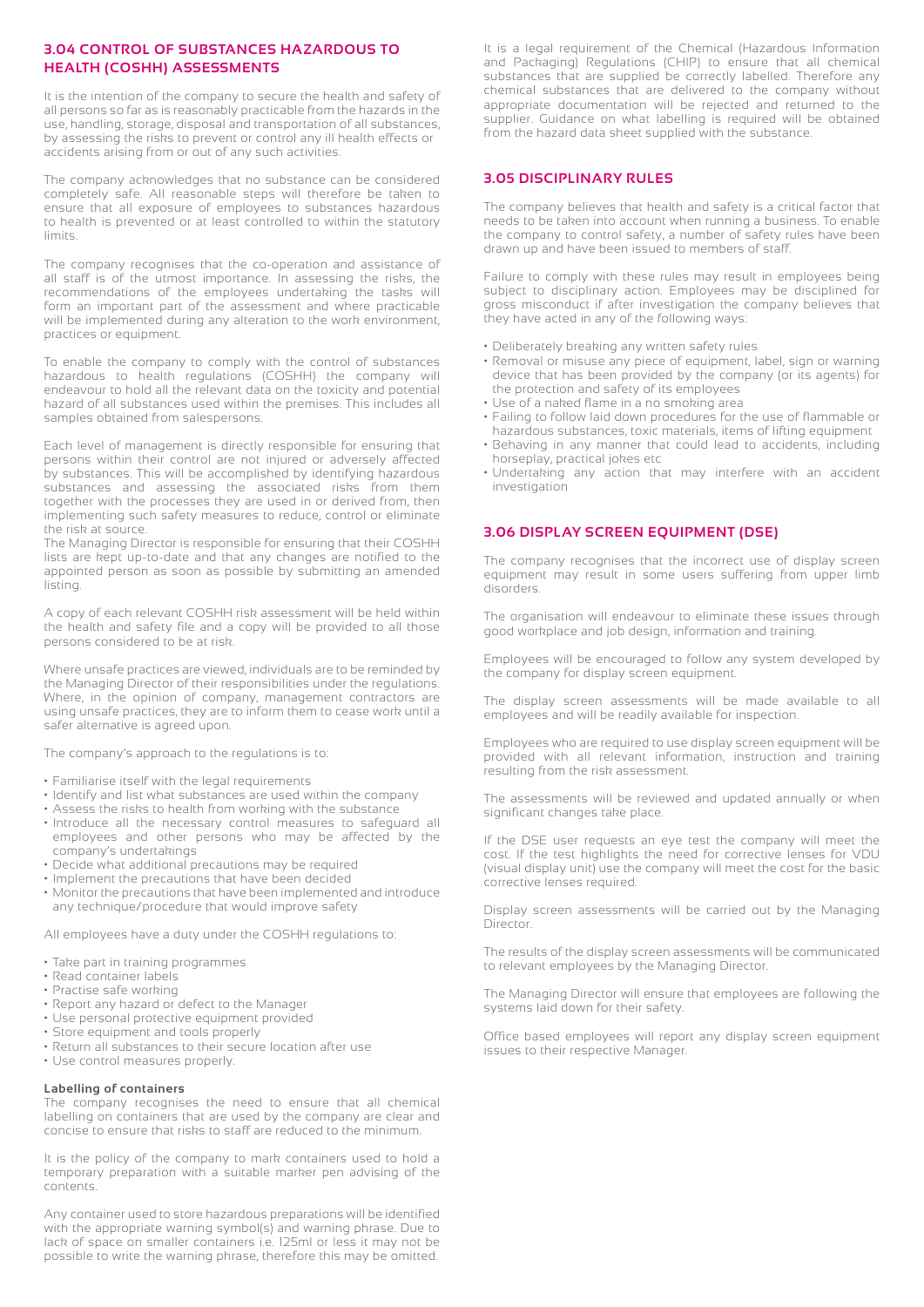

# **3.07 ELECTRICITY**

Electricity cannot be heard or seen yet it can kill if used incorrectly. A small electric shock from an electrical hand equipment may not be sufficient to kill but it may be capable of throwing you off balance, which could result in a fall from a height.

All electrical equipment used by the company will be selected carefully to ensure it is suitable for the environment in which it is used.

Movable and portable electrical equipment will be inspected, tested and maintained on a routine basis, depending on the use and application of the particular item and all employees who are required to use electrical equipment will be trained in accordance with the manufacturer's instructions. Any equipment brought onto site by other companies or employees will be logged and also be subjected to portable appliance inspection, testing and maintenance.

Any defective equipment will be removed from use immediately until such time as it can be repaired, with remedial action being recorded. Under no circumstances will any makeshift or temporary electrical repairs be made on any electrical equipment.

### **Portable appliance testing**

The company defines portable appliances as equipment which is not part of a fixed installation but is, or is intended to be, connected to a fixed installation, or a generator, by means of a flexible cable and either a plug and socket or a spur box, or similar means. It includes equipment that is either hand held or hand operated while connected to the supply, or is intended to be moved while connected to the supply.

The Managing Director is responsible for ensuring that all portable electrical appliances are maintained in a safe condition and inspected at suitable intervals, depending on the use and application of the particular item. Any equipment brought onto site by employees or contractors will also be logged and subjected to portable appliance inspection, testing and maintenance. The results of completed inspections will be recorded in the Portable Appliance Register, which forms a part of the health and safety file, which is held on individual sites.

In addition, all employees who are required to use electrical equipment will be trained in accordance with the manufacturer's instructions.

Portable electrical appliances will only be used for the task for which they are intended and the lead will be suitably positioned to prevent damage, entanglement or trip hazards.

Experience of operating the maintenance system over a period of time, together with information on faults found, will be used to review the frequency of inspection and whether and how often equipment and associated leads and plugs should receive a combined inspection and test.

Any defective equipment will be removed from use until it can be repaired, and these repairs will be recorded. All items of equipment that cannot be repaired will be withdrawn from use and disposed of.

Under no circumstances will any makeshift or temporary electrical repairs be made on any electrical equipment.

All reasonable steps will be taken to secure the health and safety of employees who use, operate or maintain electrical equipment. The company acknowledges that work on electrical equipment can be hazardous and therefore the company will take steps to reduce the risks so far as possible. The implementation of this policy requires the co-operation of everyone on site either directly employed by the company or by another contracted company.

The Line Managers are responsible for ensuring that persons within their control are not injured by electrical wiring or equipment used within their areas of responsibility. This will be accomplished by performing pre-use visual checks identifying hazardous activities, reporting defects, (for rectification by qualified persons), providing safe systems and where necessary permits to work to control any such hazardous tasks. The company will also:

- Ensure that electrical installations and equipment are installed in accordance with the IEE (Institute of Electrical Engineers) Wiring Regulations as amended, and a certificate of inspection obtained for retention for record purposes
- Maintain the fixed installation in a safe condition by carrying out routine safety testing
- Identify and mark all main circuit breakers/isolators to ensure all persons understand how to isolate the equipment or building services safely in the event of an emergency
- Inspect and test portable and transportable equipment as frequently as required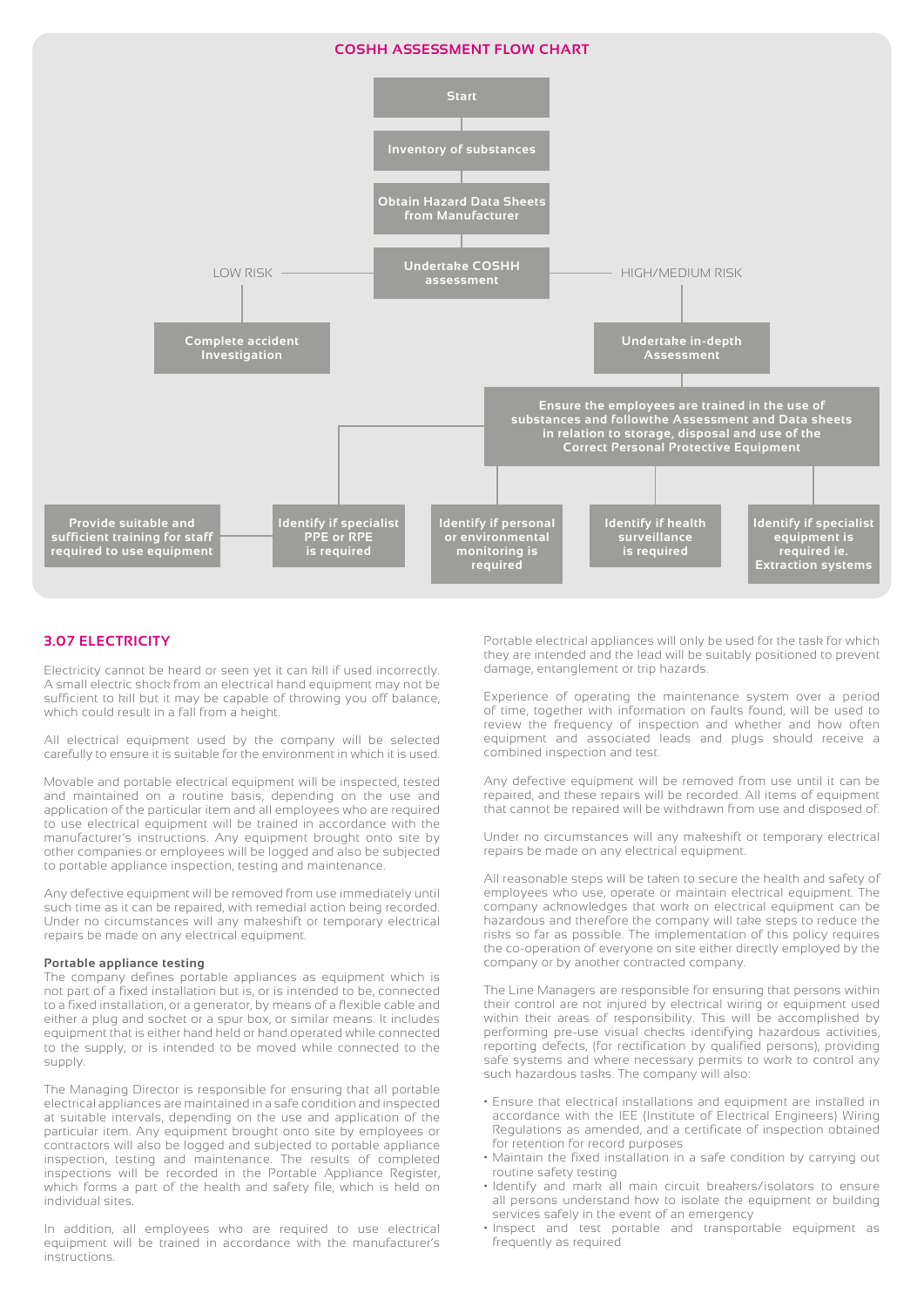• Promote and implement a safe system of work for maintenance, inspection and testing

All employees must co-operate with management; use the protective and safety equipment provided; not endanger themselves or others; report hazardous or dangerous operations; follow the training and guidance provided to prevent injury to themselves and others; comply with safety rules and use work permits where applicable.

# **3.08 FIRE PRECAUTIONS**

### **Fire precautions at the offices**

The Managing Director will ensure that:

All employees receive comprehensive induction before commencing work, to ensure that they are fully aware of all the arrangements in place during the evacuation procedure.

A register of employees is kept up-to-date at all times. This register must be available for inspection at all times and will be taken to the fire assembly point in the event of an evacuation for the purpose of calling the roll.

The requirements for employee training in fire safety are adhered to.

A fire logbook is kept up to date with all relevant records relating to fire safety and ensure that it is made available for inspection by the local authority fire brigade.

All fire-fighting equipment is tested on a regular basis as per the manufacturer's guidelines and records kept.

A fire evacuation drill is carried out at least annually which will be recorded in the fire logbook.

A fire risk assessment is undertaken within the workplace, outlining who may be affected by a fire along with any special requirements that may be identified.

A regular check is made to ensure escape routes and doors are not obstructed. Fire exit doors should be unlocked and available for use at all times when persons are in the building. Fire doors should be closed at all times and not wedged open.

A regular check should be made to ensure that fire escape routes do not become obstructed or altered in any way as a result of the progress of works on site. If this does become the case, then a new route must be chosen, with new signs posted and all operatives advised of the changes. Relevant fire plans must also be altered to reflect any changes made.

In the event of a fire, the safety of a life shall override all other considerations, such as saving property and extinguishing the fire.

The company does not expect employees to fight fires, however, extinguishing action can be undertaken if it is safe to do so. On no account should a closed room be opened to fight a fire.

Re-entering the building is strictly prohibited until the incident control officer from the emergency services declares that it is safe to do so. Silencing of the fire alarm system should never be taken as an indication that it is safe to re-enter the building.

Employees should report any concerns regarding fire safety to management, so that the company can investigate and take any remedial actions that may be necessary. The hazard detection form can be used for this function.

### **Record keeping**

The following records will be kept: -

- Details of maintenance checks of fire fighting apparatus and warning and detection equipment
- Records of fire alarm tests and practice evacuations
- A copy of the safety evacuation plan
- Records of all information, instruction and training provided

### **Fire prevention**

All electric equipment will be maintained in a safe condition and be cleaned to ensure that dust etc does not block up the ventilation points.

The use of electrical extension leads will be kept to the minimum and they must not be channelled through doorways unless adequately protected from damage.

Electrical faults must be reported to your management as soon as possible.

At the end of the working day electrical equipment must be turned off, unless there is an operational reason to keep the equipment running.

### **Fire action (Client Premises)**

Employees must raise the alarm on site immediately if: -

- Fire is discovered
- Flammable / toxic gas build up is suspected
- Major accident/ incident occurs
- If the fire representative for the site is not present, telephone the emergency services by dialling 999
- Ask for the fire brigade and give them the site telephone number

Upon connection with the fire service state slowly and distinctively: -

This is Nursing Direct we are presently located at ……………………….. and a fire has broken out.

- State the location of where you are located clearly
- Do not replace the receiver until the operator has confirmed your information

### **On hearing the alarm**

- All employees are to evacuate the site immediately and congregate at the designated fire assembly point
- Under no circumstances are rescue attempts to be made
- Do not re-enter the site area until senior Fire Officer has given the all clear

A nominated employee is to take the roll call and ensure that everyone is accounted for.

# **Fire action – vehicles**

Upon discovery of a fire on board your vehicle: -

- Halt your vehicle in the safest possible place. If possible, away from the main highway
- Telephone the emergency services on your mobile phone or by the nearest available phone
- When the operator answers, ask for the fire brigade and give the telephone number of your mobile or public phone

When connected, state slowly and distinctly:

- "This is Nursing Direct I have a fire on my vehicle"
- State the location of the vehicle
- Do not replace the receiver until this information has been correctly acknowledged
- Stand in a safe location clear of the vehicle and await the fire brigade
- Do not touch any area or item of the vehicle that may have been burnt

### **Fire action (offices)**

If you discover a fire:

Immediately notify the senior person present.

Attack the fire (if trained to do so) with appliances provided but without taking personal risks.

The senior person present will contact the fire brigade immediately by telephone by:

- Lifting the receiver, select a line and dial 999
- Give the operator the company's telephone number and ask for the fire brigade
- When the fire brigade replies give the response distinctly:
- "We have a fire at Nursing Direct" and give the operator the address
- Do not replace the receiver until the fire brigade has repeated the address
- Call the fire brigade immediately to every fire or on suspicion of a fire.

On hearing the alarm for a fire or notification of a fire:

- Evacuate the building by the nearest available SAFE exit and proceed to the assembly point by the yard gate
- The senior person present will take charge of any evacuation and ensure that no one is left in the building
- Use the nearest available SAFE exit
- Do not stop to collect personal belongings
- Do not re-enter the building until told to do so by the senior Fire Officer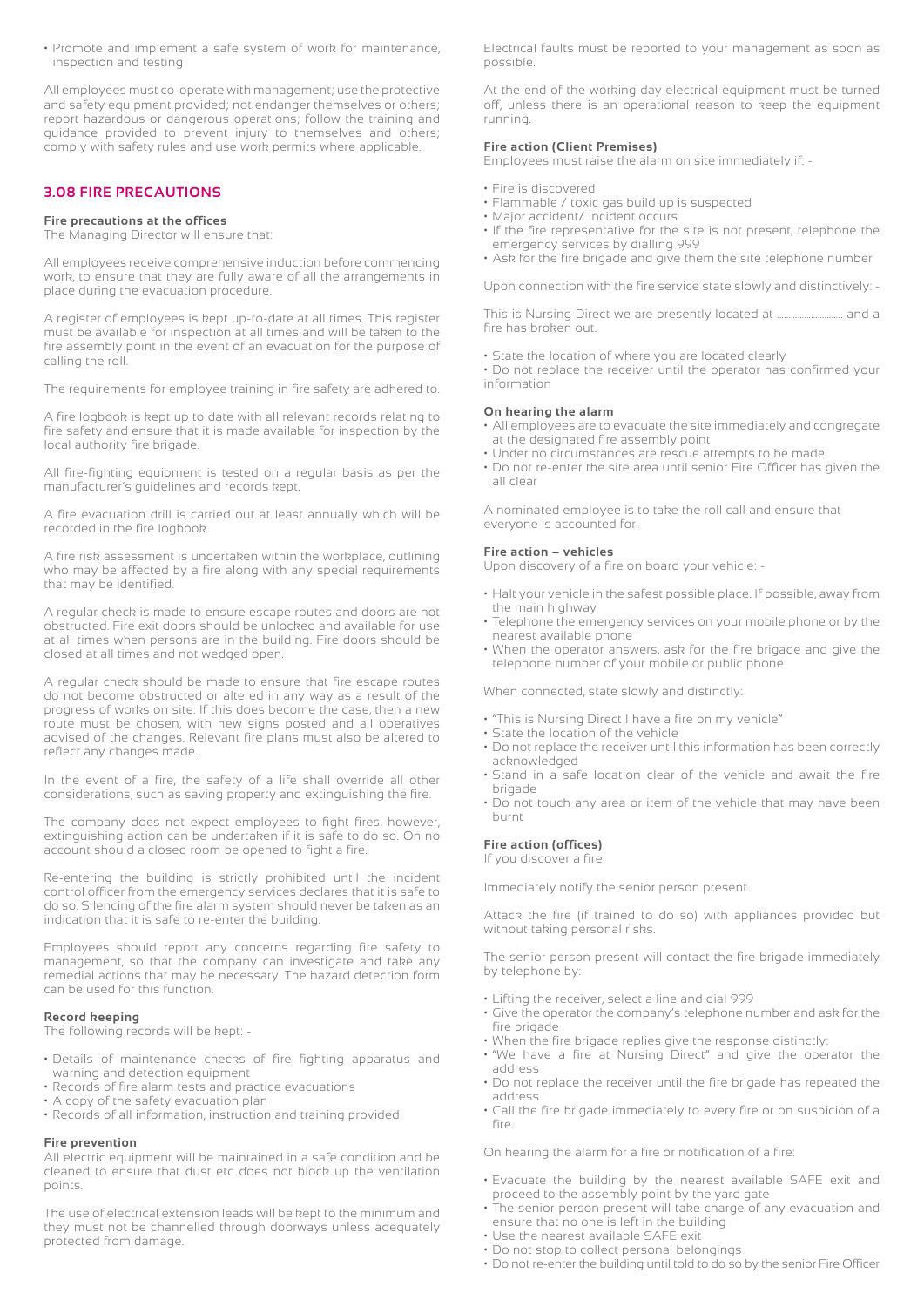# **PORTABLE APPLIANCES IN OFFICE PREMISES**

The company will introduce testing for Portable Electrical Appliances in office premises in accordance with the following health and safety executive guidance for offices and low risk environments:

| Equipment/<br>Environment                                                                                   | User<br><b>Checks</b> | <b>Formal Visual</b><br>Inspection                                             | <b>Combined Inspection</b><br>& Testing                                      |
|-------------------------------------------------------------------------------------------------------------|-----------------------|--------------------------------------------------------------------------------|------------------------------------------------------------------------------|
| Battery operated (less than 20 volts).                                                                      | <b>No</b>             | <b>No</b>                                                                      | No.                                                                          |
| Extra low voltage (less than 50 volts AC) e.g.<br>telephone equipment, low voltage desk lights              | <b>No</b>             | <b>No</b>                                                                      | <b>No</b>                                                                    |
| Information technology e.g.<br>desktop computers, VDU screens                                               | <b>No</b>             | Yes 2-4 years                                                                  | No if double insulated -<br>otherwise up to 5 years                          |
| Photocopiers, fax machines: not handheld.<br>Rarely moved                                                   | <b>No</b>             | Yes 2-4 years                                                                  | No if double insulated -<br>otherwise up to 5 years                          |
| Double insulated equipment, Not handheld.<br>Moved occasionally e.g. fans, table lamps,<br>slide projectors | <b>No</b>             | Yes 2-4 years                                                                  | No                                                                           |
| Double insulated equipment: handheld e.g.<br>some floor cleaners                                            | <b>Yes</b>            | Yes, 6 months - I year                                                         | <b>No</b>                                                                    |
| Earthed equipment (class I) e.g. electric kettles,<br>some floor cleaners                                   | <b>Yes</b>            | Yes, 6 months - I year                                                         | Yes, 1-2 years                                                               |
| Cable (leads) and plugs connected to the above                                                              | <b>Yes</b>            | Yes 6 months- 4 years<br>depending on the type<br>equipment it is connected to | Yes 1-5 years depending on<br>the type of equipment it is of<br>connected to |

# **3.09 FIRST AID**

### **Fixed premises**

First aid kits provided will only contain items that the First Aider has been trained to use. They will not contain medication of any kind and will always be adequately stocked. Within our office premises notices are displayed in prominent areas and information has been detailed in the employee handbook, giving the names of first aid trained staff and the location of first aid equipment.

After all accidents, details must be recorded in the accident book. To ensure compliance with data protection legislation the completed accident book forms will be removed and filed in the main offices.

If employees or their representatives wish to inspect individual records, they can contact the Managing Director who will make them available for inspection.

First Aiders are qualified personnel who have received training and passed an examination in accordance with health and safety executive requirements. First Aiders will be provided with retraining at regular intervals in order to ensure that their skills are maintained.

The Line Manager is responsible for determining the level of first-aid cover required, by undertaking a risk assessment taking fully into account the accident rate at the company.

ALL accidents, no matter how small, must be required to be reported. Even a scratch can become serious if not properly treated so it is important that the following procedure is followed:

- Seek medical attention from the company's First Aider or Appointed Person.
- The names of the First Aiders or Appointed Persons are written on the first aid notices, which can be found in prominent locations around the office.
- All first aid incidents will be recorded by the person administering first aid treatment. The records will include the name of the casualty, date, time and the circumstances of the accident with the details of the injury sustained and any treatment given.

The following arrangements should be followed in order to ensure that suitable and sufficient provision of first aid personnel and equipment are available at the workplace:

- First aid personnel must inform there Manager when their training certification period is nearing expiry, (3 months prior to expiry) or if they wish to be taken off the approved First Aiders list
- Management must ensure that employees are familiar with the identity and location of their nearest First Aider and first aid box
- Management must ensure that easy access to first aid equipment is available at all times
- Professional medical assistance must be summoned where necessary
- Ensure that details of all accidents are reported and entered into the accident book. All major injuries must be reported to the health and safety department as soon as possible

### **First aid on site**

The company recognises it is a statutory duty to provide equipment and facilities which are adequate and appropriate in the circumstances, for employees if they are injured or become ill at work. It therefore is company policy to assess the risks in their operations and then provide adequate trained persons and facilities on all their contract work sites.

First aid kits provided will have enough equipment to cope with the number of employees on site and only contain items that the First Aider has been trained to use. First aid kits will only contain specified first aid materials and nothing else (e.g. aspirin, creams or sprays).

Notices will be prominently displayed on all work sites giving the location of the First aid equipment.

All company vehicles will carry travelling first aid kits.

In the event that the company deploying a member of staff to another employer, that organisation will be responsible for maintaining suitable first aid facilities. Whoever is controlling the site must ensure that all first aid arrangements are advised to all site operatives as part of their site induction process.

The person administering first aid treatment will record all accidents. The records will include the name of the casualty, date, time and the circumstances of the accident with the details of the injury sustained and any treatment given.

All accidents, no matter how small, must be reported in accordance with the company's accident reporting procedure.

### **3.10 HAZARD DETECTION PROCEDURES**

To encourage health and safety awareness in the workplace, a formal written hazard reporting systemis provided to ensure that all employees have a means of reporting hazards that may be present intheir place of work.

When a hazard or any shortcomings in our health and safety arrangements has been identified employees are required to bring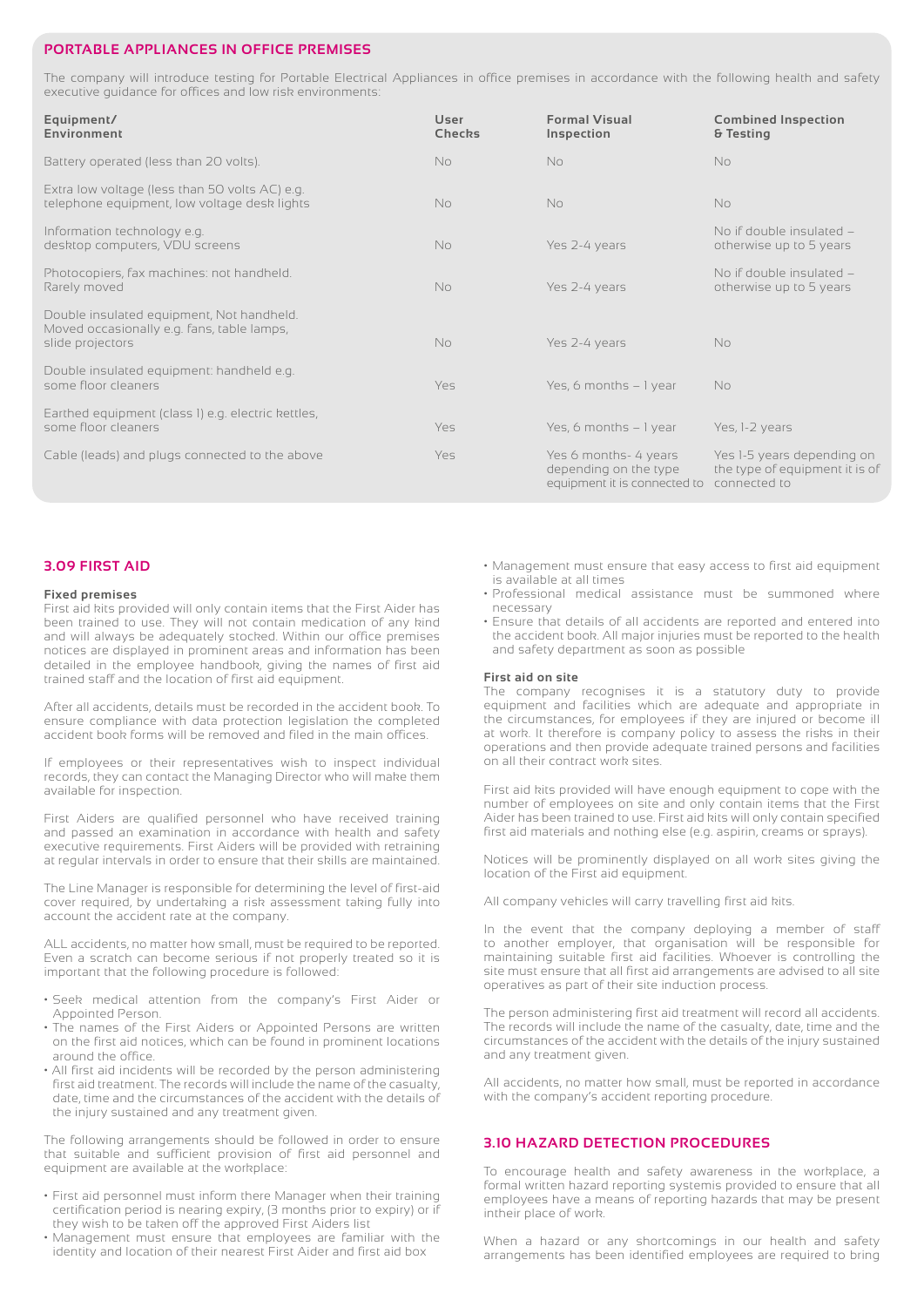it to the attention of management. It is the management's duty to assess the situation and introduce any necessary control measures to ensure the workplace remains safe at all times.

The workforce is encouraged to use this procedure, which will improve the attitude of the workforce towards safety and will aid the company in consulting with employees.

If a hazard is detected that could cause injury or ill health, employees will:

- Complete part one of the hazard report form
- Liaise with a Director or there manager who will carry out the necessary remedial action

Near miss (Please read in conjunction with advice given at 3.03 – accidents)

Near misses are accidents that nearly happened, e.g. potholes, trailing cables or faulty equipment.

These need to be reported when they happen so that action can be taken to put them right. They also need to be recorded (this can be done at a later stage) even if the problem is put right immediately. A near miss can be recorded in the following way:

• The Managing Director or there line manager will be contacted and the incident explained along with the location and type of problem. The Managing Director/Line Manager will then ensure that the correct remedial action is undertaken.

# **3.11 HEALTH SURVEILLANCE**

The company takes health and welfare seriously. It is the company's aim to create an environment which is free of occupational risk, occupational illness and to encourage a culture of health and fitness for staff.

The company aim to achieve this with the help, involvement, contribution and commitment of all members of staff.

The company recognises that some health and safety legislation requires employers to provide health surveillance for their employees.

It is company policy to introduce health surveillance only in a situation where the health risks cannot be adequately controlled by other means.

Risk assessments of the company's activities will identify if and where surveillance is appropriate.

The company is aware that some activities may require the introduction of health surveillance, special consideration will therefore be taken at the risk assessment stage for activities involving the following potential health risks:

Activities, which may involve or result in:

- Excessive noise
- Solvents fumes, biological agents or other hazardous substances

The company also recognises that although specific legal requirements do not exist the following operations may also require a degree of monitoring by means of health surveillance.

Activities, which may involve or result in:

- Work related upper limb disorders
- Whole body vibration
- Manual Handling
- Night Working

Further advice on the appropriate course of action will be sought from the Employment Medical Advisory Service wherever necessary.

If employees are aware of any practises, procedures or systems that the company can improve or which are adversely affecting their health, they are advised to contact the Managing Director/Line Manager.

The company employees are encouraged to identify if they have any physical or medical conditions that could be adversely affected by undertaking work activities on behalf of the company.

If any employee has any concerns about their health or if any

screening questionnaire shows that further medical surveillance is required, then the company will send the employee to a designated company Doctor for the appropriate medical examination.

# **3.12 HOUSEKEEPING**

It is company policy that good housekeeping, cleanliness and tidiness are the first steps in prevention of accidents at work.

A tidy work area is safer and is beneficial to public relations therefore it is essential that the work area is kept in a clean and orderly condition at all times.

The Scaffolders on site are responsible for maintaining an orderly and tidy site and must insist on subcontractors fulfilling their obligations in this respect. In particular the Line Manager will ensure as far as is reasonably practical that the following actions are taken wherever practicable:

- Floors, walkways stairways and work areas must be kept clear of tripping hazards
- All combustible rubbish will be cleared away on a regular basis and disposed of in the authorized waste bins
- Disposal of any hazardous materials will be undertaken according with all laid down environmental policies and procedures. Special waste will only be removed and disposed of by authorised contractors.

As the arrangements will vary from client to client due to the nature and size of the task being undertaken, an assessment will be completed at the beginning of the project to ascertain what housekeeping control measures are required.

Employees are required to report any housekeeping problems to the Managing Director/Line Manager.

# **3.13 HSE POWERS OF INSPECTORS**

The company is aware and appreciates the powers, duties and responsibilities of Enforcing Officers and we will at all times cooperate with them in all aspects of their duties.

An Inspector may visit any construction site, dept, workshop or office (offices covered by EHO officers) at any reasonable time for the purpose of ensuring that the provisions of any Acts or Regulations are being complied with. Alternatively, an Inspector may visit to specifically investigate the circumstances of an accident or dangerous occurrence or to give advice on a matter.

If an Inspector discovers a contravention of a specific piece of legislation during their inspection, they can either:

- Issue a Prohibition Notice
- Issue an Improvement Notice
- Advise that they intend to prosecute
- Give instructions and confirm them in writing

When visiting the company's sites a member of the company should accompany all Inspectors during their inspection and they should make a note of any irregularities mentioned by the Inspector during the inspection.

It is the company's policy that any visiting Inspectors should be treated with courtesy and given every co-operation during the course of their inspections.

It must be stressed that any visiting Inspectors have the right to free access to the whole of the operation, to inspect any records or documents which are legally required to be kept, to interview any persons and to take a statement of fact, take samples, photographs and make recordings.

Every Inspector is appointed in writing and carries a warrant card, which they must produce upon request. This right should be exercised by any member of the company if they feel they have reason to doubt that the person is not an Inspector.

# **3.14 INFORMATION, INSTRUCTION AND TRAINING**

It is the company's policy to provide all employees with suitable and sufficient information, instruction and training. This is provided not only to ensure the company complies with statutory legislation but also to secure a safe and healthy working environment for all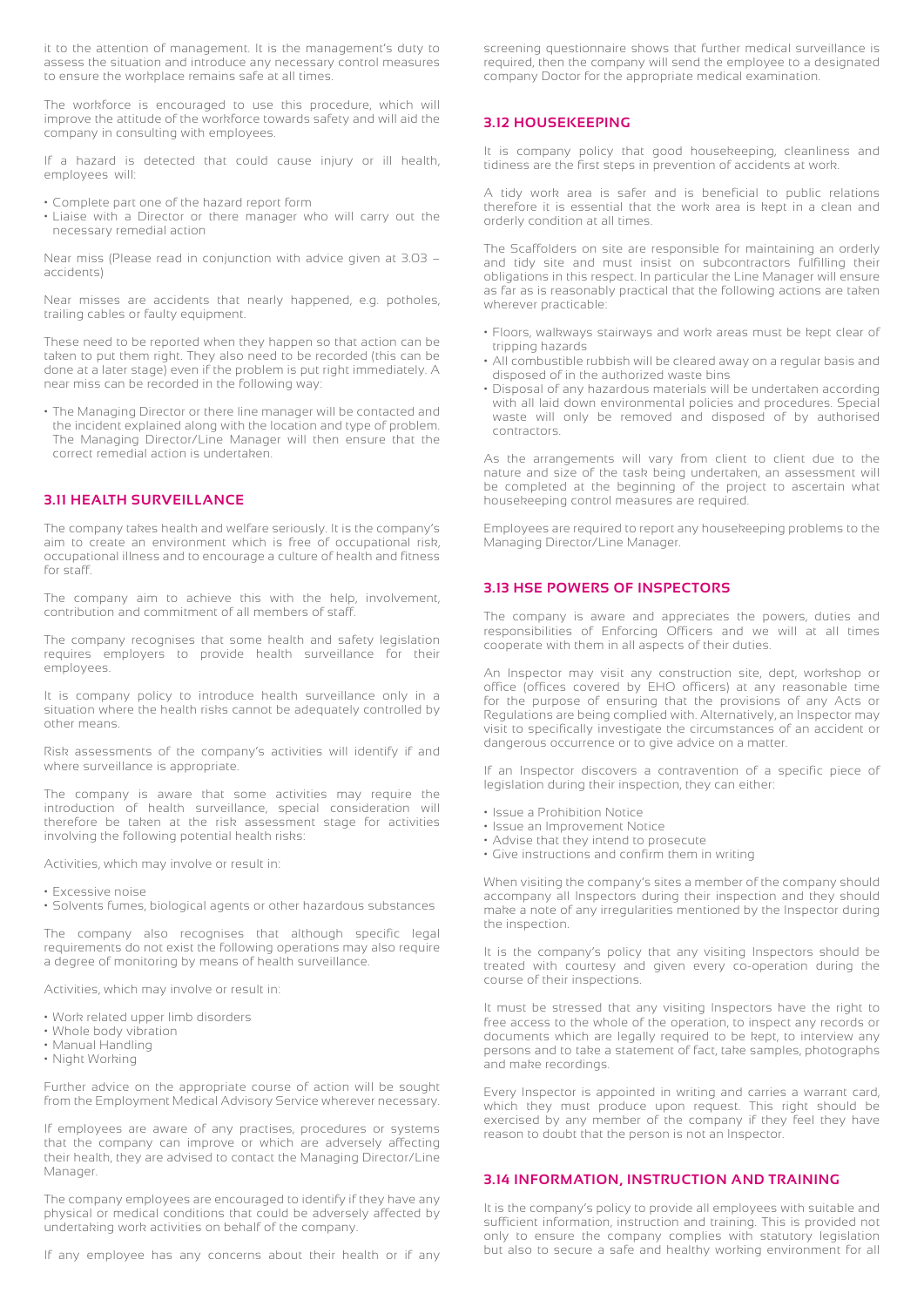employees and visitors who may be affected by the company's undertakings.

Training is provided for all employees:

- On recruitment into the company
- When moved to another task or when promoted
- When the process, equipment or system of work is changed
- All health and safety training will be undertaken during working hours wherever possible

It is the company's policy to ensure all management are suitably trained to implement the health and safety policy as well as being trained to undertake specific tasks.

All training will be recorded and retained on each individual employees personal file for future reference by the Managing Director.

The Line Managers will ensure that the company procedure for information, instruction and training is adhered to.

Employees will report any problems to the Managing Director/Line Manager.

# **3.15 LIFTING EQUIPMENT AND LIFTING OPERATIONS**

The company defines lifting equipment as any equipment certified for lifting; this includes hoists used for lifting patients in and out of baths, beds etc. It also includes lifting accessories such as slings and eyebolts.

Regulations require that lifting equipment be:

- Strong and stable and marked to indicate safe working loads
- Positioned and installed to minimise any risks
- Used safely, i.e., the work is planned, organised and performed by competent people
- Thoroughly examined and inspected by competent people

The company may use equipment of this type for various activities to be carried out during the course of there work; therefore, the company will ensure that:

- Competent people carry out all lifting operations in a well-planned and supervised manner
- Lifting equipment used to lift people is clearly marked and safe for such a purpose
- All lifting equipment is thoroughly examined before being used for the first time
- Equipment used for lifting people, e.g. hoists are thoroughly examined every six months

Risk assessments will be carried out by the Line Manager to identify what risks arise for the use of lifting equipment and these will be made available to all employees and be available for inspection.

Where necessary, the company will also develop safe working procedures for the use of this equipment and all relevant employees will be trained in and adhere to these procedures.

Should changes in legislation or practice occur or should a reportable injury occur, risk assessments and/or safe working procedures will be reviewed and employees will be informed of any changes.

# **3.16 LONE WORKING**

The company recognises that employees can sometimes be required to work alone and as such will as far as reasonably practicable protect employees against the additional risks such work can entail.

It should be recognised that lone working can be carried out safely if managed and controlled effectively.

The company recognises its duty under the Health & Safety at Work (HSW) Act 1974 to maintain safe working arrangements and under The Management of Health & Safety Act Work Regulations 1992 to carry out risk assessment of the risks to which their employees are exposed, these risks include those associated with lone working.

All staff who undertakes lone working will be identified and an assessment carried out.

Technological advances in communication media and other equipment will be researched and reviewed and where practical implemented to ensure the safety and security of lone workers.

Where it is identified that the level of risk is such that it cannot be effectively controlled by other means then lone working will not be allowed.

Risk Assessments need to be reviewed regularly and updated accordingly – in respect of the location and details of patients/ service users/other people that may be visited by staff. Risk assessments should be communicated/available for Lone Workers ahead of any visit they make.

Where there is a history of violence from an individual/service user and/or the location is considered high risk, a risk assessment must be conducted to establish whether the Lone Worker must be accompanied by, a colleague, by a security officer.

Lone working risk assessments will be carried out by the Line Manager.

The results of the lone working risk assessments will be communicated to relevant employees by the Line Manager.

The Line Manager will ensure that employees are following the systems laid down for their safety.

# **3.17 MANUAL HANDLING**

The company recognises and accepts its responsibilities as an employer to provide a safe and healthy working environment for all its employees as required under the Health and Safety at Work Act 1974.

The company's objective is to minimise musculoskeletal disorders to staff caused by manual handling tasks and comply with the requirements of the Manual Handling Operations Regulations 1992. This policy covers both manual handling of objects and the moving and handling of clients.

The company recognises its duty of care under common law to clients and relatives when delegating or involving them in moving and handling tasks.

The company will take reasonable steps to ensure that staff from outside agencies have received the appropriate training and information in relation to manual handling.

### **Minimal lifting policy**

The primary duty placed on the employer under the Manual Handling Operations Regulations is to take all reasonably practicable steps to avoid the need for the employee to undertake hazardous manual handling tasks. This is especially true of "lifting". The process recommended is the use of handling equipment.

It is the company's position to work towards a "minimal lifting" policy in order to comply with legislation. All manual handling tasks posing a significant risk to staff will be assessed and recorded.

In relation to moving and handling of clients the following practices must be discontinued because of the history of causing injury to employees and client.

- The drag lift
- The orthodox lift
- Placing the patient's arms around the handler's neck
- Manual lifts from the floor (in a non-emergency situation)
- Manual lifts from the bed (in a non-emergency situation)
- Lifting the full body weight of a client

The only exception would be in a life threatening situation where there is no immediate alternative available to deal with the situation; however, assistance should be called upon where possible.

The company is committed to the implementation of a safer handling policy based on the following principles:

### **Load Handling**

A minimal lifting approach needs to be applied to load handling situations based on a full risk assessment, which takes account of factors such as size, shape, weight and design of the load.

Mechanical aids should be utilised whenever possible.

Whenever possible the risk of injury from load handling problems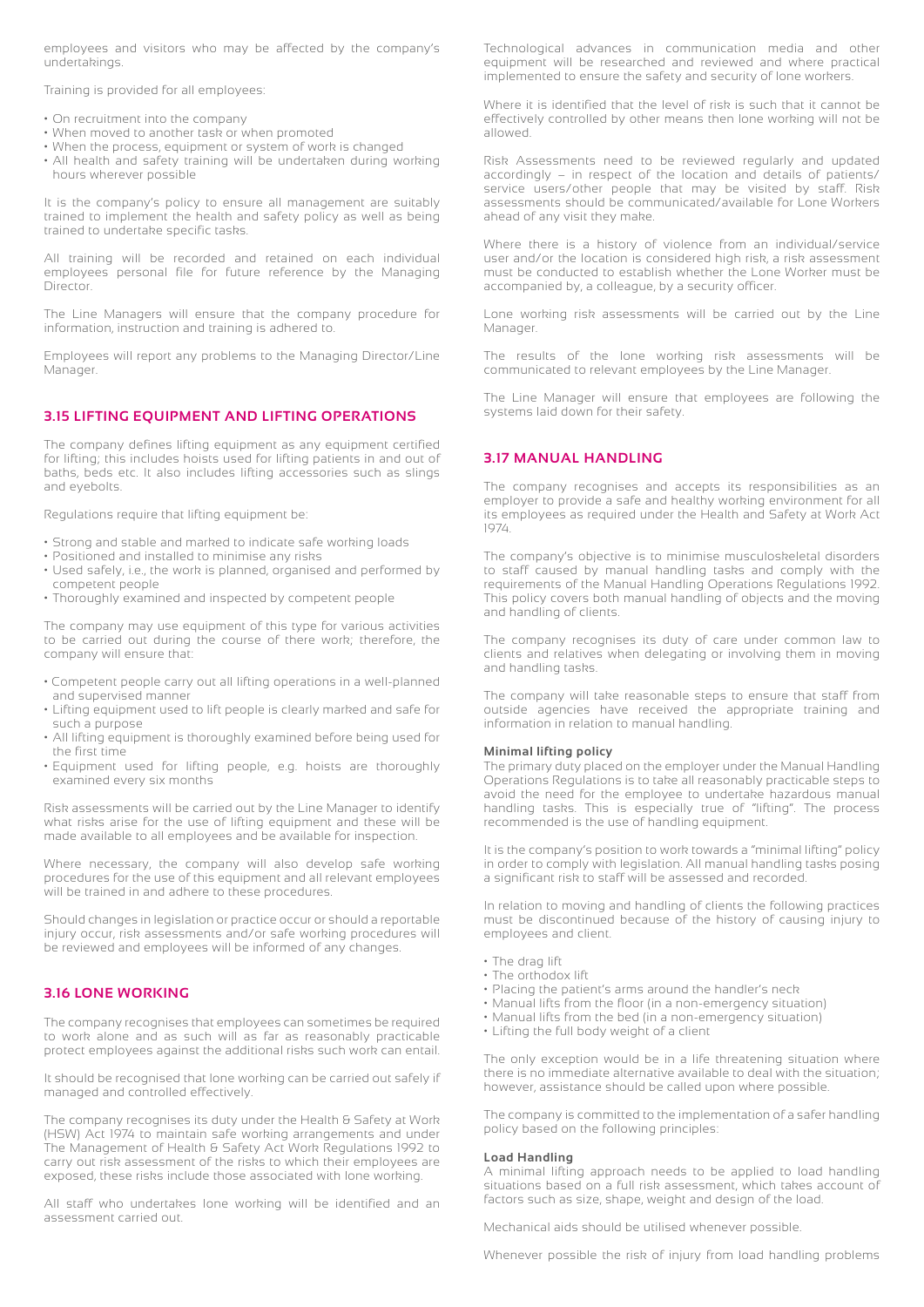should be reduced by implementing measures at strategic level. Good planning and design at the workplace will often eliminate hazards at an early stage.

Safe systems of transportation will be readily available for the movement of goods, supplies and equipment throughout the company/client premises where possible.

# **Client Handling**

Each client will be individually assessed by taking into account their individual needs, capabilities and circumstances, the rehabilitation and development needs of clients will also be considered along with the importance of staff and client safety.

A problem solving approach will be adopted which considers the use of a variety of handling methods and equipment to reduce the risk of injury. Client independence will be encouraged at all times. Following assessment a written individual handling plan will be produced which will be reviewed at appropriate intervals or when circumstances change.

The aim of the policy is to avoid manual lifting of clients in all but exceptional life threatening situations. Staff should not be expected to put their safety at risk by lifting manually. Hoists, sliding aids and other specialised equipment should be used.

### **Training**

All new members of staff will receive information regarding this policy as part of the induction programme.

Manual handling of objects training will be provided to relevant staff as identified by line managers.

Moving and handling of clients training which includes training in the use of hoists and associated equipment will be provided to all relevant staff as identified by managers.

### **Lifting Equipment – client hoists**

Regular maintenance and inspection of lifting equipment will be carried out to comply with the Lifting Operations and Lifting Equipment Regulations. All lifting equipment will be checked by staff before use.

### **Process/Procedure**

- A suitable and sufficient assessment of all manual handling tasks posing significant risk of injury to staff must be carried out
- An assessment form should be completed for all significant risk manual handling tasks
- Where needs are identified a patient/client handling risk assessment should be completed and care plan development to reduce the risk of injury to both client and staff
- Where there are no moving and handling needs identified this must be recorded in the clients care plan
- All assessments are to be reviewed in light of any changes to the task, individual, load or environment

The line manager will ensure that staff are following the systems laid down for their safety.

Employees will report hazardous handling activities to there line manager.

# **3.18 MOBILE TELEPHONES**

### **Using a phone whilst driving**

The use of a hand-held phone or similar hand-held device whilst driving has been prohibited since December 2003.

Regulation 104 of the Road Vehicles (Construction and Use) Regulations makes it an offence for a person to drive a motor vehicle if they cannot have proper control of the vehicle.

Since February 2007, Section 26 of the Road Safety Act 2006 set the fixed penalty for using a handheld phone while driving at £60 and three penalty points. The same penalties apply for not having proper control of a vehicle - a measure that can also be used where a driver has been distracted by using a hands-free mobile phone.

In order to ensure the safety of staff, hands-free kits will be provided for employees who are required to use mobile telephones whilst working away from the company premises.

Under no circumstances are members of staff permitted to use handheld telephones or any similar hand-held device e.g. Personal Data Assistant (PDA) or Palm Pilot whilst driving. A hand-held device is something that "is or must be held at some point during the course

of making or receiving a call or performing any other interactive communication function."

The prohibition also applies whilst stopped at traffic lights or during other hold-ups that may occur during which a vehicle can be expected to move off after a short while.

Provided that a phone can be operated without holding it, then the law does not prohibit hands-free equipment. However, the Government advises that drivers should NOT use a mobile phone in the car at any time and drivers still risk prosecution (for failure to have proper control) even if they use handsfree phones when driving.

### **General use of mobile phones**

- During meetings, users should be considerate of other people and avoid causing a distraction
- Mobile phone users may be more at risk from slips and trips if walking around whilst using them so extra care should be taken
- Radio signals can cause interference with sensitive electronic equipment such as that found in hospitals or airports. Always observe warning signs and switch off the phone where required/ requested to do so
- Do not press the telephone to your ear or the side of your head; try to leave a gap between your ear and the handset if possible
- When making calls to, or receiving calls from mobile phones, always ask whether it is safe to speak as the person you are communicating with may be driving at the time
- Do not leave mobile phones on display in a vehicle nor use them in areas where you feel at risk of robbery. If challenged give the equipment up immediately.

# **3.19 PERSONAL PROTECTIVE EQUIPMENT (PPE)**

The company will compile full risk assessments for all tasks that are undertaken and in turn will assess the need to provide for use, suitable and sufficient personal protective equipment/clothing to all appropriate employees. All PPE provided will be evaluated to ensure that it complies with current standards of suitability, appertaining to the foreseeable risk exposure, and will be affixed with the CE conformity mark, which denotes manufactures standards.

All employees who are required to wear personal protective equipment will be provided with suitable recorded instruction and training on how to correctly use the equipment along with the procedures for replacing any damaged or defective equipment. Employees are not to use PPE, which has been identified with patent defects, or is inappropriate for the task. The line manager will be responsible for replacing any defective PPE upon request.

The line manager will undertake regular site inspections to ensure that workers are wearing the necessary equipment.

# **3.20 RISK ASSESSMENT**

The company accepts that some of its activities could, unless adequately controlled, create risks to employees and others. Therefore in order to comply with the Management of Health and Safety at Work and to safeguard the health, safety and welfare of employees and others, the company will take all reasonably practicable measures to reduce those risks to an acceptable level. This is achieved by undertaking suitable and sufficient risk assessments for all work activities undertaken within the company.

The aim of the risk assessment process is to:

- Identify hazards associated with the company's undertaking and any hazards associated with the premises
- Identify any person who may be affected or injured by the hazards • Identify and implement appropriate control measures to eliminate
- or reduce the hazards to a safe level

Nominated personnel will complete risk assessments for all work activities undertaken by the company and will strive to ensure that the documentation is reviewed if circumstances change. It is company policy to ensure that all persons who are required to compile the assessments attend an appropriate training course to ensure they are competent to undertake risk assessments.

The training that is given to employees will enable them to:

- Identify all hazards associated with the company's activities • Identify when generic assessments are not appropriate, due to
- the lack of control measures that would only be determined by a sitespecific assessment • Enable them to implement the necessary control measures prior to
- anyone being placed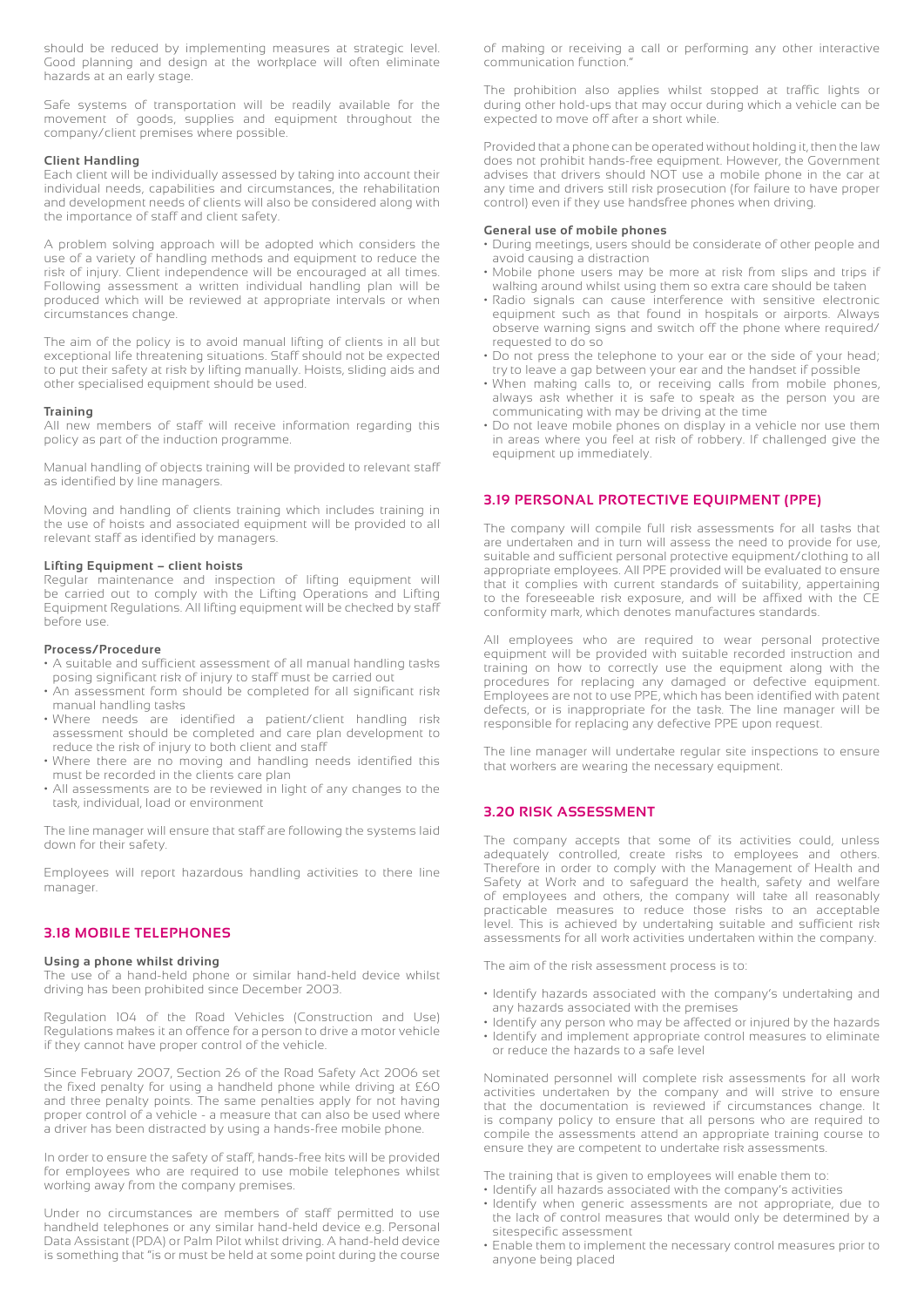- In danger due to the hazard
- Document the assessment process to enable the control measures to be disseminated to all relevant people

The management will ensure that all employees and other interested parties are informed and instructed of the risks to which they may be exposed, in order that the work activities be completed in a safe manner as documented in the assessment.

The company will not employ or accept as a work placement any young person unless an assessment has been undertaken outlining any hazards to which they will be exposed. When the assessment is completed particular attention will be given to the following areas:

- The inexperience and lack of awareness of risks along with the immaturity of the young person
- The nature, degree and duration of exposure to any physical, biological and chemical agents to which the young person will be exposed
- The type and use of work equipment that is required to be operated along with the way that it is handled
- The extent of the health and safety training which is provided, along with details of any additional training that is required to be undertaken

# **Procedures Management Follow when Completing Risk Assessments**

### **Step 1**

- Look for the hazards. Ignore the trivial and concentrate on the significant hazards that could result in serious harm or affect several people
- List any hazards in column 1 of the assessment form

### **Step 2**

- Think about the people who might be harmed and how, taking into account people who may not be in the workplace at all times, e.g. cleaners, visitors, contractors etc.
- List the people who may be harmed in column 2 of the assessment form

### **Step 3**

- Decide whether the existing precautions are adequate or whether further precautions are required to be implemented.
- Ask the question, "Can I eliminate the hazard?" If not, " How can I control it?"
- List all the controls that are in place in column 3.

### **Step 4**

• In column 4, risk factor, assess the likelihood of the event actually occurring and the severity of the event if an accident were to occur. When this has been determined, calculate the factor by multiplying the probability and the severity to decide whether the risks are determined to be low, medium or high.

### **Step 5**

• List the further action needed to adequately control the risk

### **Step 6**

• Review your assessment at regular intervals and also any new process that is introduced into the company. It is important to ensure all assessments are recorded and distributed to the necessary people.

### **What Further Action is Necessary to Control the Risk?**

List any further actions that are required to improve the control measures in place and reduce the risk to a greater extent All actions noted in this column should be given a realistic timescale based on the following criteria:

Magnitude of the Risk (life threatening etc) Availability of Parts and Equipment Down time Financial Constraints

### **Completion and Review Date**

6 or 12 months hence or if there is any significant change within the working process

# **3.21 SAFE SYSTEMS OF WORK**

### **Introduction**

It has been estimated that at least a quarter of all fatal accidents at work involve failures in systems of work – the way things are done. A safe system of work is a formal procedure which results from a systematic examination of a task in order to identify all the hazards and assess the risks, and which identifies safe methods of work to ensure that the hazards are eliminated or the remaining risks are minimised.

Many hazards are clearly recognisable and can be overcome by separating people from them physically e.g. using guarding on machinery. There will often be circumstances where hazards cannot be eliminated in this way, and elements of risk remain associated with the task. Where the risk assessment indicates this is the case, a safe system of work will be required.

Some examples where safe systems will be required as part of the controls are:

- Cleaning and maintenance operations
- Changes to normal procedures, including layout, materials and methods
- Working alone or away from the workplace and its facilities
- Breakdowns and emergencies
- Control of the activities in the workplace
- Vehicle loading, unloading and movements

### **Developing safe systems**

### **Introduction**

Some safe systems can be verbal only – where instructions are given on the hazards and the means of overcoming them, for short duration tasks.

# **RISK ASSESSMENT GUIDANCE SHEET**

### **Significant Hazards**

Slipping – Tripping Hazards Fire Chemicals Moving Parts of Machinery Ejection of Materials Noise Electricity Storage of Goods and Materials

# **Who Might be Harmed**

Office staff Maintenance staff Contractors Visitors

# **How is The Risk Controlled?**

Information, Instruction, Training Safe Working Procedures Supervision Statutory Inspections (Portable Electrical Equipment, Lifting Equipment, Air Receivers etc)

### **Risk Factor**

See Chart in the Management Stationary Pack

Dust Fumes Manual Handling Pressure Systems Poor Lighting High/Low Temperatures Violence to staff (eg. Robbery)

# **Examples**

Machine operators Cleaners Members of the public (customers) Security staff

# **Examples of Control measures**

Guarding Provision of Personal Protective Equipment Routine Inspections & checks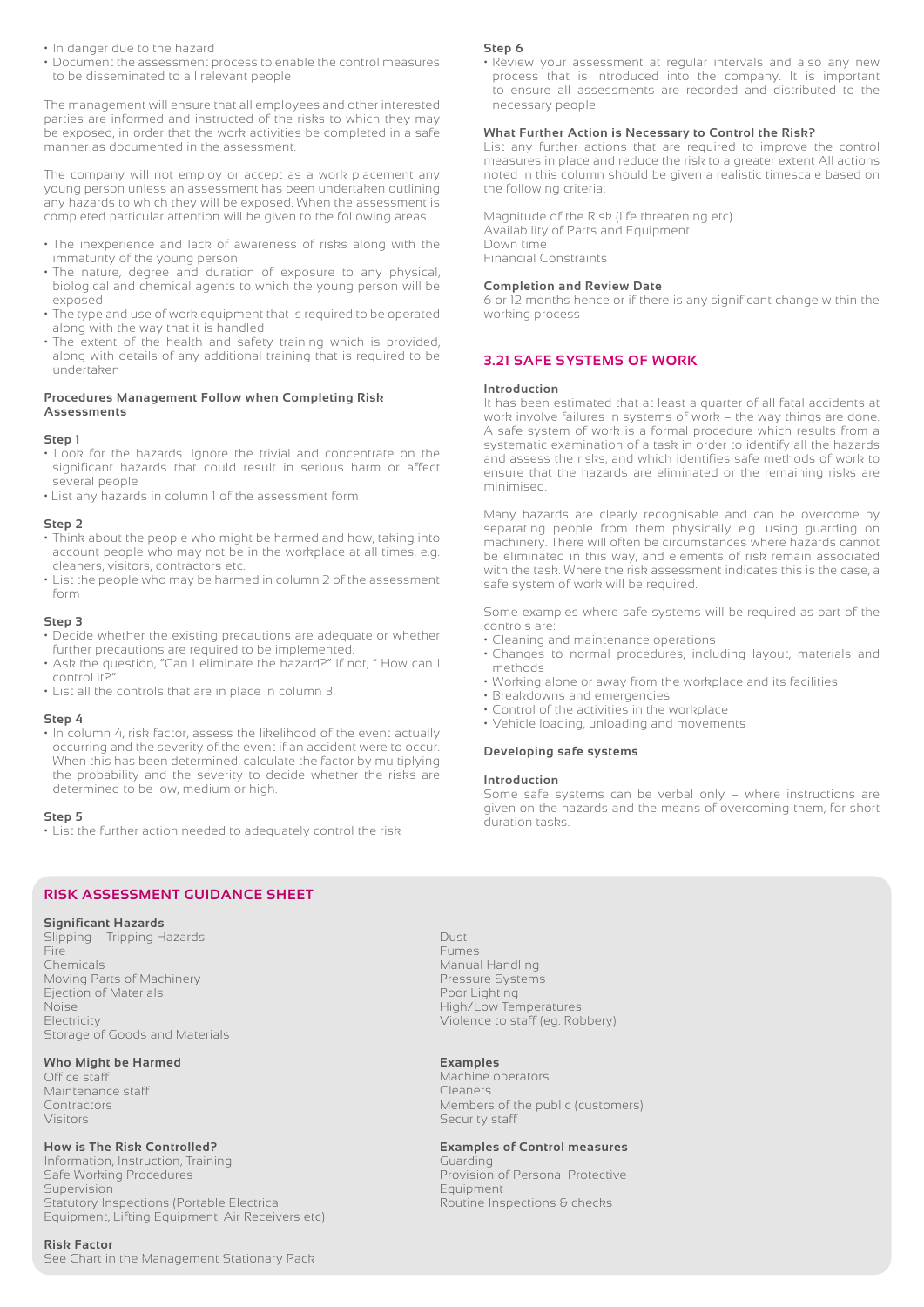These instructions must be given by the line manager – leaving workers to devise their own method of work is not a safe system of work.

The law requires a suitable and sufficient risk assessment to be made of all the risks to which employees and others who may be affected by them are exposed. Although some of the assessments can be carried out using a relatively unstructured approach, a more formal analysis can be used to develop a safe system of work. Sometimes these may be carried out as a matter of policy, with the task broken down into stages and the precautions associated with each written into the final document. This can be used for training new workers in the required method of work. The technique is known as job safety analysis.

For all safe systems, there are five basic steps necessary in producing them:

- Assessment of the task
- Hazard identification and risk assessment
- Identification of safe methods
- Implementing the system
- Monitoring the system

### **Task assessment**

All aspects of the task must be examined, and should be put in writing to ensure noting is overlooked. This should be done by supervision in conjunction with workers involved, to ensure that assumptions of supervisors about methods of work are not confounded by reality.

Account must be taken of what is used – the equipment and substances, potential failures of equipment, substances used, electrical needs of the task; source of errors – possible human failures, short cuts, emergency work; where the task is carried out – the working environment and its demands for protection; and how the task is carried out – procedures, potential failures in work methods, frequency of the task, training needs.

### **Hazard identification and risk assessment**

Against a list of the elements of the task, associated hazards can be clearly identified, and a risk assessment can be made.

Where hazards cannot be eliminated and risks reduced, procedures to ensure a safe method of work should be devised.

### **Definition of safe methods**

The chosen method can be explained orally as already mentioned.

Simple method statements can be established, or a more formal method known as permit-to-work system.

All of these involve setting up the task and any authorisation necessary; planning of job sequences; specification of the approved safe working methods including the means of getting to and from the task area if appropriate; conditions which must be verified before work starts.

### **Implementing the system**

There must be adequate communication is the safe system of work is to be successful. The details should be fully understood by everyone who has to work with it, and it must be carried out on each occasion.

It is important that everyone appreciates the need for the system and its place in the accident prevention programme.

Supervisors must know that their duties include devising and maintaining safe systems of work, and making sure they are put into operation, and revised where necessary to take account of changed conditions or accident experience.

Training is required for all concerned, to include the necessary skills, awareness of the system and hazards which it is aimed to eliminate by the use of safe procedures.

Part of every safe system should be the requirement to stop work when a problem appears which is not covered by the system, and not to resume until a safe solution has been found.

### **Monitoring the system**

- Effective monitoring requires that regular checks are made to make sure that the system is still appropriate for the needs of the task, and that is being fully complied with
- Checking only after accidents is not an acceptable form of monitoring
- Simple questions are required do workers continue to find the system workable?
- Are procedures laid down being carried out?
- Are the procedures still effective?
- Have there been any changes which require a revision of the system?
- A system devised as above which is not followed is not a safe system of work – the reasons must be found and rectified
- Safe systems of work are associates of, not substitutes for, the stronger protection techniques of design, guarding and other methods which aim to eliminate the possibility of human failure.

### **Method statements**

The key feature of method statements is that they provide a sequence for carrying out an identified task; some work activities must be done in sequence to ensure safety. In such cases, it is necessary not only to know what the control measurers are, but also to carry out the work in a particular order.

Examples of activities where Health and Safety Executive expect method statements to be provided include demolition work, asbestos removal and structural steel erection.

Method statements usually contain more detail than risk assessments, and normally include the following information:

- Originator and date
- Identification of individual(s) who will be responsible for the whole operation and for compliance with the method statement. Key personnel responsible for particular operations may also be named.
- Training Requirements for personnel carrying out the tasks, which have a competency requirement. (Examples are crane and forklift drivers, testing and commissioning staff.)
- Details of access equipment, which will be used, safe access routes and maintenance of emergency routes
- Equipment required to carry out the work, including its size, weight, power rating, and necessary certification
- Locations and means of fixing the stability of any lifting equipment to be used
- Material storage, transportation, handling and security details
- Detailed work sequence including hazard identification and risk control measures, including co-operation between trades which may be required, limitations for part-completion of works and any temporary supports or supplies required
- Details of all personal protective equipment and other measures such as barriers, signs, local exhaust ventilation, rescue equipment, fire extinguishers, and gas detection equipment
- Any environmental limitations, which may be applicable, such as, wind speed, rain, and temperature
- Details of measures to protect third parties who may be affected
- The means by which any variations to the method statement will be authorised.

### **Legal requirements**

Section 2(2)(A) of the Health and Safety at Work etc. Act 1974 requires the provision and maintenance of safe systems of work that are, so far as is reasonably practicable, safe and without risks to health.

Under the employer's general duty of care at common law, a failure to do so gives rise to a claim based on the allegation of the employer's negligence.

Specific legislation may require the use of formal permits-to-work, either directly or by implication as a means of compliance.

Further requirements for safe systems of work following upon risk assessments are contained in the Management of Health and Safety at Work Regulations 1999, which also place duties on employees to follow the systems and procedures set up for their protection following risk assessments.

# **3.22 SAFETY SIGNS**

The company recognises that it is important that all staff take notice of warning signs at work, as they are in place to safeguard people's health and safety. It is therefore the company's policy to follow all guidance within the Health and Safety (Safety Signs and Signals) Regulations.

All safety signs will be colour coded in accordance with the following guidelines:

- White circle with red edging and a diagonal line indicate PROHIBITED for example no smoking
- Blue signs indicate that it is MANDATORY to carry out an action such as the wearing of personal protective equipment
- A triangular sign with black edging and a yellow background indicates WARNING of a Hazard and should contain a black pictogram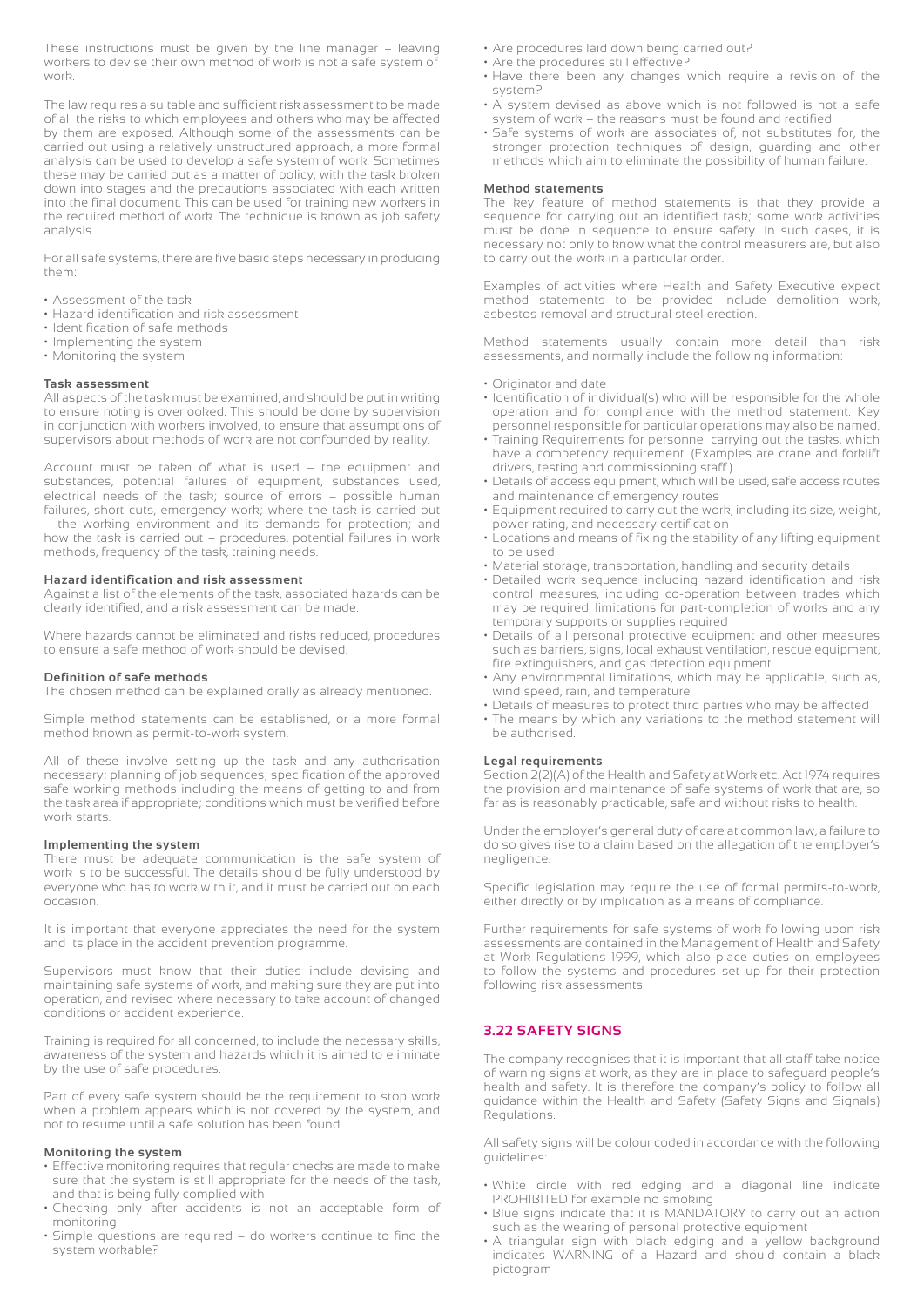• Green signs identify or locate safety equipment as well as marking emergency escape routes

The company acknowledge that signs must comply with the regulations, however where necessary the company will design the signs to maintain a safe environment.

Where there is a risk to health and safety that cannot be controlled by any other means signs will be displayed for example where:

- There is a risk of exposure to excessive noise,
- There is low headroom
- Speed needs to be restricted

It is company policy to ensure that any signs which are provided for safety reasons are:

- Maintained in a good condition
- Positioned in the correct location
- Explained to all members of staff to ensure that they are aware of the meaning of the signs and the correct actions to be taken.

# **3.23 SMOKING IN THE WORKPLACE**

Smoking is the main cause of preventable disease and premature death. It is now recognised that smoking not only affects the smoker but also affects non-smokers through passive smoking i.e. where nonsmokers inhale smoke from other people's cigarettes.

Under Section 2 of the Health and Safety at Work Regulations, all employers must protect the health of employees and provide a healthy and safe working environment. Therefore it is the aim of Nursing Direct to implement a suitable policy to control smoking within areas under their control.

Nursing Direct have implemented a strict no smoking policy which is enforced through disciplinary action.

Breaches of the above will be dealt with through education and counselling. As a last resort if counselling and negotiation fail, staff who refuse to observe the policies will be subject to normal disciplinary procedures.

All visitors and staff are expected to abide by the policy and it is the responsibility of all members of staff to instruct them of the company requirements as necessary.

# **3.24 STRESS IN THE WORKPLACE**

It is the company policy to address all work-related illnesses and in particular stress. To control, reduce or eliminate it so far as is reasonably practicable.

The Health and Safety Executive has defined health and safety as both the physical and mental wellbeing of all persons employed by the company. The company recognises that personnel are the company's most valuable assets and that any problem associated with work-related stress is a management duty to control as far as is reasonably practicable.

A certain amount of stress provides high motivation, a positive outlook and good performance.

However, it is when these personal levels are exceeded that detrimental health effects may appear.

Whilst stress-related problems of short duration often resolve themselves, it is the long-term stresses that the company aim to address.

Through the risk assessment process, the company will continue to identify hazards and assess all mental and physical risks to health and safety with the objective of reducing them, as far as is reasonably practicable.

The main problem with stress is the self-realisation that we are actively suffering from it! Others affected by our stress symptoms tend to shy away from broaching the subject as it may be construed as interference or just being nosey.

Stress is usually brought about by an accumulation of minor irritations that cannot be resolved in the time scale we wish and/ or with the desired outcome. But, there may be one single event or set of circumstances that combine to provide the additional stress overload.

Some examples are:

### **Possible environmental stressors**

- Noise
- Temperature • Overcrowding
- Humidity
- 
- **Possible work related stressors**
- Deadlines
- Overworked
- Under challenged, leading to possible boredom
- Change
- Promotion prospects
- Racial or sexist remarks
- Personal relationships with superiors and other members of staff
- Travelling
- Job satisfaction
- Harassment • Confrontation
- Likes and dislikes
- 

Stress counselling can often have a stigma that it is only for the 'weak' or 'mentally ill'. However, the reverse is actually true.

It may be difficult to talk to the direct line Manager about the problem face to face, as it might be that this relationship is the cause, the company have a policy that all members of staff can approach a senior member of staff and raise any concerns relating to stress. All conversations will be addressed in the strictest confidence and a Manager will try and assist individuals suffering from stress to deal with the problem.

# **3.25 TRAINING**

The company is aware of the duties placed on employers with regard to the training of employees and are fully committed to training employees to the highest levels within the construction industry.

It is the responsibility of management within the company to identify any training needs and to ensure that these needs are fulfilled.

All aspects of health and safety training within the company will be reviewed on an annual basis.

Current training records are held in the company head office.

Training covered includes but is not limited to:

- Manual Handling
- COSHH

# **3.26 VIOLENCE AT WORK**

Violence is defined by the HSE as 'any incident in which a person is abused, threatened or assaulted in circumstances relating to their work'. Verbal abuse and threats are the most common type of incident.

Physical attacks are comparatively rare.

### **Who is at risk?**

Employees whose job requires them to deal with the public can be at risk from violence. Most at risk are those engaged in:

- Giving a service
- Caring
- Education
- Cash transactions • Delivery/collection
- Controlling
- 
- Representing authority

It is possible that violence could occur in one or other of these categories within your organisation.

### **Is it my concern?**

Both employer and employees have an interest in reducing violence at work. For employees, violence can lead to poor morale and a poor image for the organisation, making it difficult to recruit and keep staff.

It can mean extra cost with absenteeism, higher insurance premiums and compensation payments. For employees, violence can cause pain (both physical and mental), distress and even disability or death.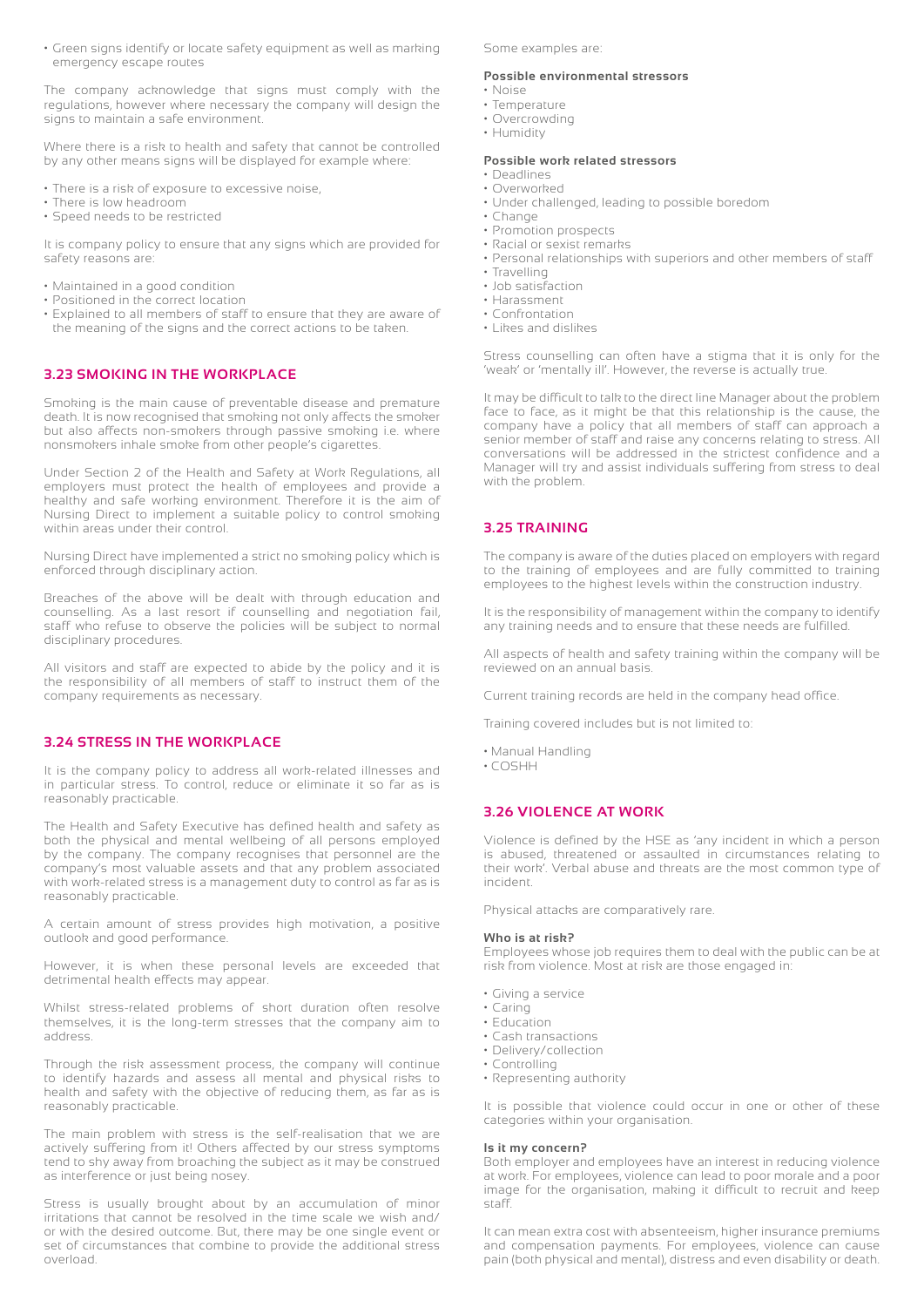Physical attacks are obviously dangerous, but serious or persistent verbal abuse or threats can also damage employees' health through anxiety or stress.

There are five main pieces of health and safety law that are relevant to violence at work.

These are:

- The Health and Safety at Work etc. Act 1974 (HSW Act) Employers have a legal duty under this Act to ensue, so far as is reasonably practicable, the health, safety and welfare at work of their employees.
- The Management of Health and Safety at Wok Regulations 1999 – Employers must assess the risks to employees and make arrangements for their health and safety by effective planning, organisation, control, and monitoring and review. The risks covered should, where appropriate, include the need to protect employees from exposure to reasonably foreseeable violence.
- The Reporting of Injuries, Diseases and Dangerous Occurrences Regulations 1995 (RIDDOR). – Employers must notify the enforcing authority in the event of any act of non-consensual physical violence done to a person at work.
- Safety Representatives and Safety Committees Regulations 1977 and The Health and Safety (Consultation with Employees) Regulations 1996 – Employers must inform, and consult with, employees in good time on matters relating to their health and safety, which includes violent behaviour instances.

### **Effective Management of Violence:**

**Stage 1 – Finding out if there is a problem. Stage 2 – Deciding what action to take. Stage 3 – Take action. Stage 4 – Check what has been done.**

Stage 1: You may think violence is not a problem at your workplace or that incidents are rare. However, your employees' may be somewhat different.

Ask your staff: do this informally through Managers, Supervisors and safety representatives or use a short questionnaire to find out whether your employees ever feel threatened. Tell them the results of your survey so they realise that you recognise the problem.

Keep detailed records: it is a good idea to record incidents, including verbal abuse and threats. The following information should be recorded: an account of what happened, details of the victim(s), the assailant(s) and any witnesses. The outcome, including working time lost to both the individual(s) affected and to the organisation as a whole, and details of the location of the incident.

Some employees may be reluctant to report incidents of aggressive behaviour that make them feel threatened or worried.

# **3.27 VISITS FROM ENFORCEMENT OFFICERS**

The Health and Safety at Work etc Act 1974 conveys certain powers on Inspectors who are appointed by the relevant enforcing body, in order that they ensure the relevant statutory requirements are being complied with.

The company recognises the need to co-operate with enforcement officers.

Once satisfactory documentation has been produced employees of the company will provide all necessary assistance and cooperation with the inspector whilst visiting company premises or a transient work site. For this reason, it is important that all required documentation be maintained and kept up-to-date. Such documentation will include this health and safety policy, relevant risk assessments and emergency plans etc.

Where necessary Seguro Management Ltd will help liaise with the enforcing authority on behalf of the company to ensure that health and safety issues and concerns are dealt with promptly and correctly.

# **3.28 WELFARE**

The company will ensure so far as is reasonably practicable the health, safety and welfare of their employees at work. The Workplace (Health, Safety and Welfare) Regulations expand on these duties.

The company will aim to comply with these regulations by:

- Providing a reasonable temperature in all workplaces during opening hours that will be at least 16 degrees Celsius, unless the activities involve severe physical effort in which case the temperature will be at least 13 degrees Celsius.
- Ensuring suitable and sufficient lighting is provided, that is, so far as is reasonably practicable, natural lighting to enable people to work, use facilities and move around the workplace without experiencing eyestrain.
- Keeping the premises clean and tidy with all traffic routes cleaned at least once a week and any accumulation of dirt and refuse removed at least daily.
- Providing windows and doors that are made from safety material or protected against breakage. They shall also be appropriately marked to make them apparent.
- Providing adequate toilet facilities that are cleaned on a regular basis and have hot and cold running water, soap and towels or other suitable drying facility. In the case of water closets used by women, suitable means will be provided for disposal of sanitary dressings.
- Providing adequate wholesome drinking water that is readily accessible and appropriately marked.
- Providing somewhere that employees can store outdoor and personal clothing whilst at work. This facility should be clean and well ventilated to enable wet clothes to dry.

# **3.29 WORK EQUIPMENT AND MAINTENANCE**

The Provision and Use of Work Equipment Regulations (PUWER) emphasise the general duties that are written in the Health and Safety at Work etc Act. The regulations apply to all work equipment, including second-hand, hired, leased or privately owned equipment when used at work.

It is the company's policy to ensure that all equipment used complies with the regulations.

Wherever there is any significant risk to health and safety due to the work equipment the company will:

- Undertake full risk assessments for the equipment that is being used and issue copies of the assessments to all operatives along with the people who may be adversely affected by the equipment.
- Ensure that employees are provided with sufficient information, training and supervision when using the equipment. All training will be documented on the employee's personnel file.
- Ensure that all necessary safety controls are in place such as guards, isolation switches etc.
- Ensure that all work equipment is maintained and inspected as required by the manufacturer's instructions. Records of all inspections will be held on file for future information.

In order to comply with the regulations relating to maintenance the company will:

- Ensure that all work equipment is maintained and kept in good working order and where necessary a written maintenance log kept up to date.
- Ensure that all work equipment is provided with a suitable means of isolation to ensure that the electricity or other sources of energy can be switched off when maintenance work is being undertaken.
- Ensure that when equipment is isolated it cannot be reconnected to the power supply if it will expose the maintenance engineer to risk to his/her health or safety.
- All persons who maintain, supervise or manage maintenance work are competent to do so.
- Provide comprehensive health and safety information relating to specific equipment and where necessary written information about the maintenance requirements for the machinery/equipment.

It is the company's aim so far as reasonably practicable, to take all practical steps to safeguard the health, safety and welfare of all employees who are required to maintain work equipment along with any other person who may be affected by the task.

The company, after consultation with relevant members of staff will:

- Undertake suitable and sufficient risk assessments, identifying how equipment should be isolated prior to carrying out any maintenance work.
- Undertake suitable and sufficient risk assessments, identifying how heavy parts of machinery are required to be moved or when anyone is required to travel into any dangerous areas to undertake the task (e.g. Working on the roof of the premises etc).
- Undertake suitable and sufficient risk assessments, of all hazards presented if and when guards are removed from any machinery.